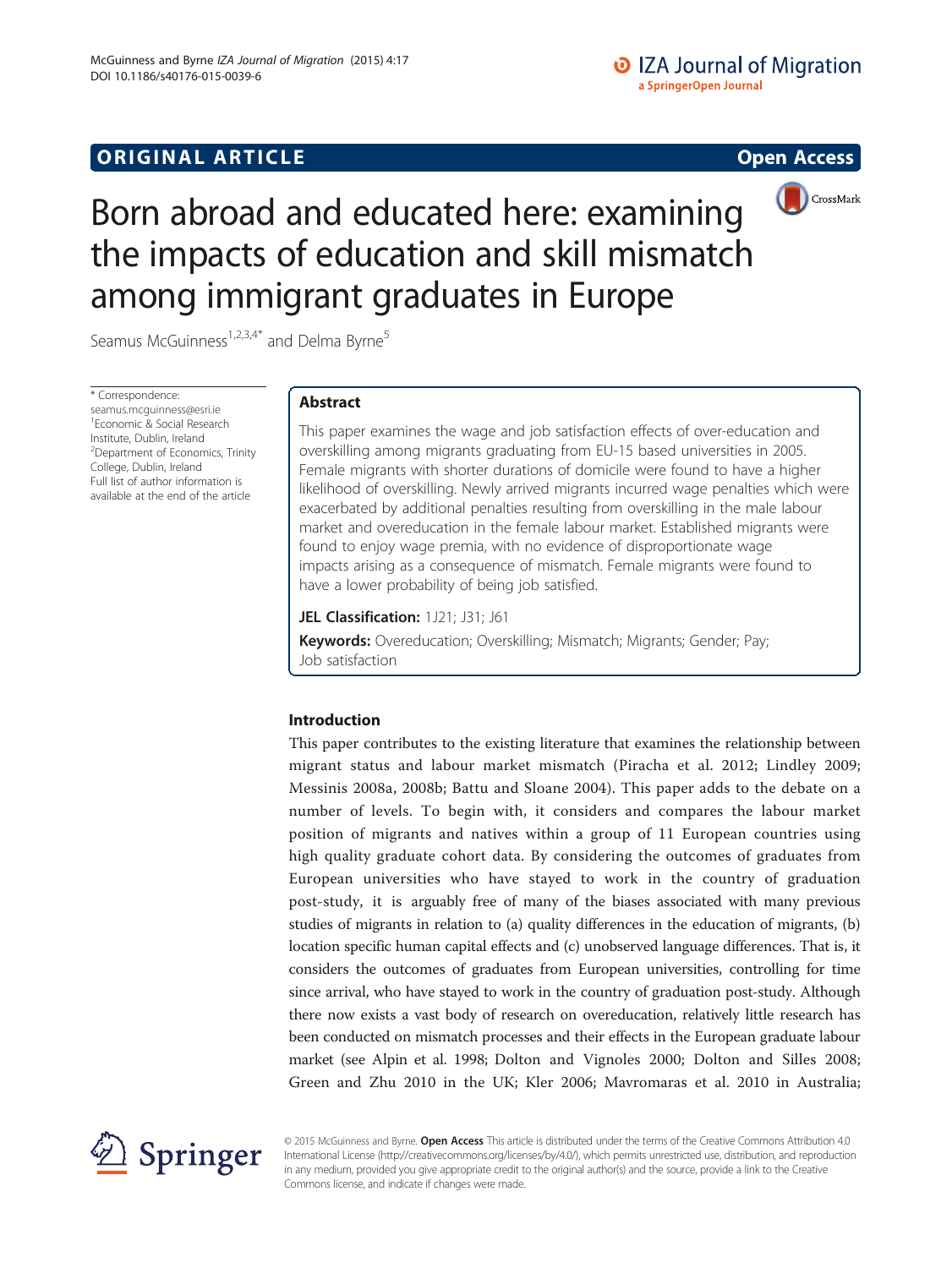Nordin et al. [2010](#page-29-0) in Sweden; Barone and Ortiz [2011](#page-28-0) in eight European countries). Furthermore, less research has considered the outcomes of migrant males and females respectively with regard to mismatch processes.

To date, the position of migrants in the labour market has attracted considerable attention within the literature (Lindley [2009](#page-28-0); Kucel and Byrne [2008;](#page-28-0) Dex and Lindley [2007;](#page-28-0) Battu and Sloane [2004;](#page-28-0) Alpin et al., [1998;](#page-28-0) Blackaby et al. [1998, 1999](#page-28-0), [2002](#page-28-0), [2005](#page-28-0); Bell [1997;](#page-28-0) Duncan and Hoffman [1981;](#page-28-0) Chiswick [1980](#page-28-0)). These studies have produced conflicting findings regarding the labour market outcomes of migrant groups. On the one hand, a body of work has empirically demonstrated that migrants and specific ethnic minority groups occupy an unequal and disadvantaged position in the labour market in terms of higher unemployment rates, lower earnings and higher rates of overeducation (Blackaby et al. [1998, 1999](#page-28-0), [2002](#page-28-0), [2005;](#page-28-0) Duncan and Hoffman [1981](#page-28-0); Alpin et al. [1998](#page-28-0); Battu and Sloane [2004;](#page-28-0) Kucel and Byrne [2008;](#page-28-0) Messinis [2008a](#page-29-0), [2008b](#page-29-0); Lindley [2009](#page-28-0), Nielsen [2011](#page-29-0), Joona et al. [2014\)](#page-28-0). However, a number of studies have also found that, on average, migrants perform better than natives in the labour market in terms of both higher employment and earnings (Bell [1997;](#page-28-0) Clark and Lindley [2005\)](#page-28-0). Nevertheless, within those studies reporting that migrants perform better, clear ethnic differences exist, with non-white migrants tending to perform poorly relative to both white natives and white migrants (Clark and Lindley [2005\)](#page-28-0). Within this literature, women and ethnic minority groups have been particularly identified as groups that are more likely to experience mismatch. Studies have identified that women and immigrants (particularly non-English speaking immigrants) and ethnic minority groups are more likely to be overeducated or overskilled than males and whites (Sicherman [1991](#page-29-0) in the US; Groot [1996](#page-28-0); Lindley [2009](#page-28-0); McGuinness and Sloane [2011](#page-29-0) in the UK; Green et al. [2007](#page-28-0) in Australia; McGuinness and Bennett [2007](#page-29-0) in Northern Ireland).

Explanations for higher rates of educational mismatch among migrants tend to centre on labour market discrimination. If migrant groups find it more difficult to acquire a suitable job, they may well be more likely to take a job that is not commensurate with their qualifications, resulting in higher proportions being overeducated. With the level of educational attainment rising amongst migrant groups as a whole, discrimination, if reflected in greater levels of mismatch and thus lower earnings and job satisfaction, may place doubts on the importance of human capital attainment as an avenue for escaping disadvantage (Leslie and Drinkwater, [1999\)](#page-28-0).

These effects may be more pronounced for migrant females. Gender differences on the labour market are found along a large number of dimensions (see Wolbers [2003](#page-29-0)). In general, women have less favourable prospects on the labour market than men (Blossfeld and Hakim [1997](#page-28-0)). It is likely that gender processes play an additional role with regard to job mismatches among female migrant graduates. Because of the higher stakes associated with female employment, women may be more likely to accept jobs outside their own occupational domain or field of study. Also, because opportunities for career mobility are smaller for females than males, they experience a lower probability of moving from a non-matching job to a better fitting job. Furthermore, females are also more likely to experience constrained choices around job search and job acceptance (Robst [2007\)](#page-29-0).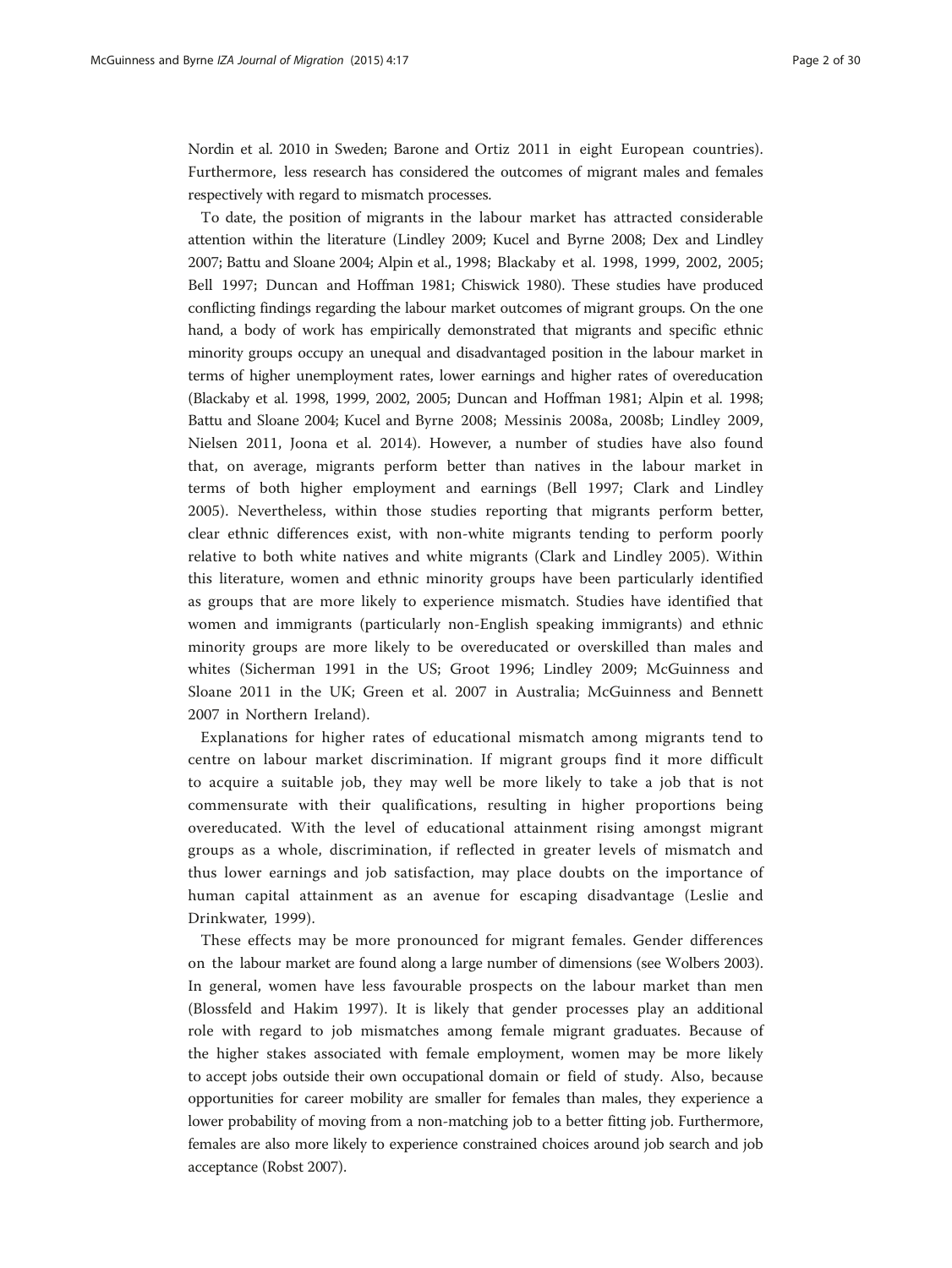#### Measurement considerations

It has been argued that differentials in levels of mismatch may be observed without necessarily attributing this to labour market discrimination (Lindley [2009\)](#page-28-0). There may be differences in the 'quality' of education received in terms of subjects, grades and institutions attended (Bhattacharyya et al. [2003](#page-28-0); Jones and Elias [2005\)](#page-28-0); furthermore, in many studies, differences in language skills are not observed. Finally, migrant education and experience may be location specific with respect to their home labour market, which will also impact on levels of labour market progression within the host labour market. To date, only a small number of studies have emphasised the differential returns to location-specific human capital, with human capital that is acquired in the host country demonstrating higher returns (Bell [1997](#page-28-0); Shields and Wheatley Price [1998](#page-29-0)). With respect to mismatch, Piracha et al. [\(2012\)](#page-29-0) report that a history of mismatch in the country of origin is strongly correlated with subsequent mismatch in the country of destination.

While previous studies may have restricted exploration of the labour market position of migrant minority groups to those who have attained native qualifications (see for example Lindley [2009\)](#page-28-0), this study provides a more ready comparison of a homogenous population, comparing like with like, by focusing on similarly aged/experienced entrants to the graduate labour market. Furthermore, as the graduates in this study have successfully completed third-level qualifications in the host country, we can confidently assume that language difficulties are much less of a factor. The paper also extends the literature on the labour market position of migrants with respect to gender, education and skill mismatch. Finally, this research provides more rigorous econometric testing of labour market outcomes in relation to the incidence of mismatch, wages and job satisfaction. Few studies have accounted for selectivity bias or unobserved heterogeneity, and while arguably, such factors are less of an issue within such a relatively homogenous sample, it is still important that they are considered.

In terms of labour market outcomes, our primary goal is to determine the degree to which migrants experience higher rates of job mismatch relative to natives. We are also interested in the extent to which such exposures exacerbate existing (gender) differentials with respect to both earnings and job satisfaction.

## Data and methods

The Flexible Professional in the Knowledge Society (REFLEX) project was financed as a Specific Targeted Research Project (STREP) of the European Union's Sixth Framework Programme covering 15 countries. It is limited to graduates in the 1999/2000 academic year, who were interviewed five years later in 2005. We focus on graduates from the EU member states of Austria, Belgium, Finland, France, Germany, Italy, the Netherlands, Norway, Portugal, Spain and the UK, thus excluding observations from the Czech Republic, Estonia and Japan.

To date, all studies of mismatch and immigration,/ethnicity have focused exclusively on overeducation; however, there is an emerging strand of literature which argues that overskilling is a much more dependable measure of mismatch (Mavromaras et al. [2010](#page-29-0), 2012, Mavromaras and McGuinness [2013;](#page-29-0) McGuinness and Wooden [2009\)](#page-29-0). Overeducation has been criticised on the grounds that it represents a relatively imprecise measure of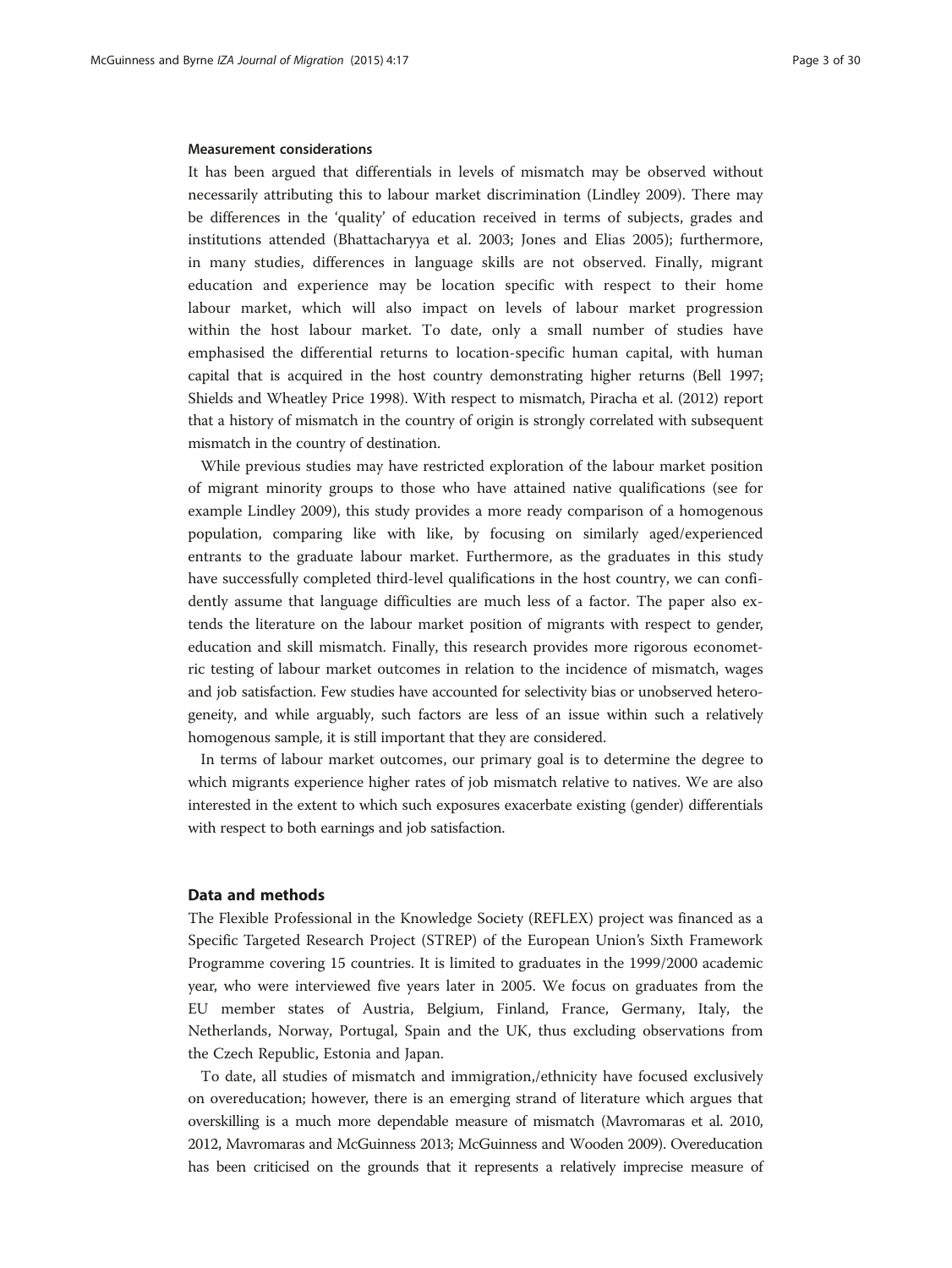human capital mismatch, whereby education proxies individual human capital and job entry requirements proxy the skill requirements of the job. Clearly individual human capital can be accumulated through both formal and informal means, thus overeducation ignores skills acquired while on-the-job. Similarly, in a world of rising educational attainment and credentialism, job entry requirements represent an increasingly imprecise measure of job complexity. It has also been argued that overeducated workers may be of lower ability and that the observed pay penalty merely reflects this, suggesting that studies of overeducation are heavily affected by unobserved individual heterogeneity bias. It has been asserted that overskilling, which directly compares actual human capital, whether that be acquired formally or informally or related to innate ability, with actual job requirements overcomes all of the measurement problems associated with overeducation and is, therefore, potentially a much more robust measure of mismatch (McGuinness and Wooden [2009;](#page-29-0) Mavromaras et al. [2010](#page-29-0), 2012; Mavromaras and McGuinness 2013). Within the context of studies of immigration, the use of skill mismatch is particularly advantageous as language abilities should be encompassed within individual responses, thus lessening the impacts of unobserved bias within the measure. In the data, migrant status is identified on the basis of a question on the respondent's country of birth.

In terms of the individuals selected for this study, we restrict our sample to employees domiciled within EU 15 countries who were in full-time study prior to graduation. This leaves us with an effective sample of 15,005, with individual country samples varying from 2,296 for the Netherlands to 360 in Portugal. Migrants account for 3.31% of the sample, which equates to just under 500 effective observations (Table [12\)](#page-26-0). There exists a substantial variation in the migrant share across countries, ranging from under 1% in Italy, Portugal and Belgium to over 9% in the UK, with the remaining country migrant shares ranging from 1.7 to 4.6% (Table [11](#page-24-0)). It is important to reiterate that the sample is representative of the population of host educated migrant graduates active in the native labour market, as opposed to the population of all migrants per se. Within the data individuals were defined as overeducated if they indicated that a below tertiary level of education was most appropriate for the job. Overskilling was based on the response to a question asking individuals to rate on a 1 to 5 scale the extent to which their skills and knowledge were utilised in their work, with a response of 1 or 2 deemed consistent with overskilling (Table [13\)](#page-27-0).

Some previous studies have used the reflex data to examine the issue of labour market mismatch (Sánchez-Sánchez and McGuinness [2015](#page-29-0); Allen et al. [2006](#page-28-0); Verhaest and Van der Velden [2012](#page-29-0); McGuinness and Sloane [2011](#page-29-0)); however, none of these provided any evidence with regards to the relationship between migration and mismatch. An obvious advantage of our dataset is that it enables us to study the relative impacts of both overeducation and overskilling among migrant and native male and female graduates, controlling for the effects of educational quality, location specific human capital and language difficulties. The main drawback of the data is that it does not allow us to disaggregate our data in terms of ethnic background. Nevertheless, we believe that the study makes an important contribution on the grounds of the uniqueness of the sample and the robustness of the estimates presented. In terms of the methods adopted, we add to the traditional analysis of this topic by including a range of checks and controls for the influences of sample selection and unobserved heterogeneity bias.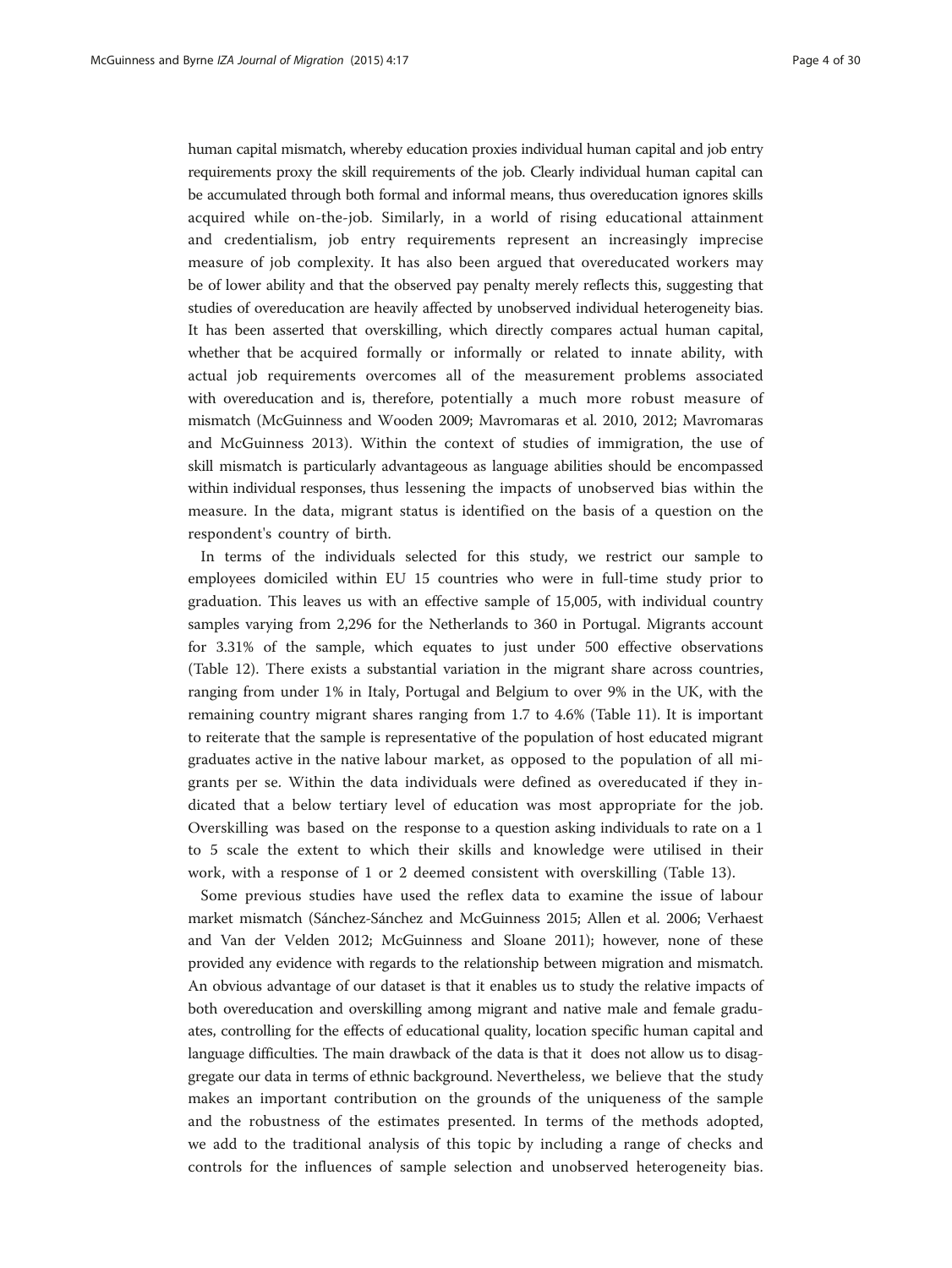Given the view that relationships may vary according to gender, our models are estimated firstly on a pooled sample, then separately for males and females.

## Results

Table 1 reports the incidence of graduate overeducation and overskilling five years beyond graduation within our sample of countries. At between 2 and 3%, overeducation rates were lowest in Belgium and Norway and highest in Spain, the UK and Italy, where rates ranged from 13 to 17%. The country level distribution of overskilling was somewhat different, with Spain and France exhibiting the highest rates and Portugal and Norway the lowest. Nevertheless, with the exception of France and Belgium. where the rates of overskilling substantially exceeded those for overeducation, there appears a relatively strong relationship between the incidences of overeducation and overskilling within countries. However, this is not to say that the same individuals are simultaneously identified as mismatched under each measure; in fact, we found that just 49% of overeducated graduates were also overskilled, while 43% of overskilled graduates were also overeducated. This reinforces the view that both measures of mismatch are likely to be very different in nature (see Mavromaras et al. [2010](#page-29-0); McGuinness and Sloane [2011](#page-29-0)), thus justifying their separate analysis with respect to their relationship with immigration status.

With respect to our multivariate analysis, we begin by assessing the extent to which migrant graduates educated within the host country are prone to educational and skills mismatch. The data enables us to refine our definition of migrants in some important ways: firstly, we can control for "time since arrival" as the questionnaire asks whether the individual lived in the host country at age 16. Accordingly, 65% of our migrant sample was designated as "established migrants", with the balance subsequently referred to as "new migrants". Secondly, the data contains information on country of origin; however, as is evident from [Appendix: Table 11](#page-24-0), the distribution is highly dispersed and requires some aggregation to be of any use within an econometric framework. We subsequently group the country of origin variable into the following categories: (a) EU 15, (b) EU accession states, (c) high income countries and (d) the rest of the world. We begin by estimating three specifications to test for the sensitivity of the estimates

|             | Overeducation | Overskilling |
|-------------|---------------|--------------|
| Italy       | 0.13          | 0.11         |
| Spain       | 0.17          | 0.15         |
| France      | 0.04          | 0.14         |
| Austria     | 0.10          | 0.08         |
| Germany     | 0.05          | 0.09         |
| Netherlands | 0.07          | 0.09         |
| UK          | 0.14          | 0.14         |
| Finland     | 0.06          | 0.07         |
| Norway      | 0.03          | 0.04         |
| Portugal    | 0.06          | 0.03         |
| Belgium     | 0.02          | 0.08         |

Table 1 Graduate Mismatch levels in current employment by country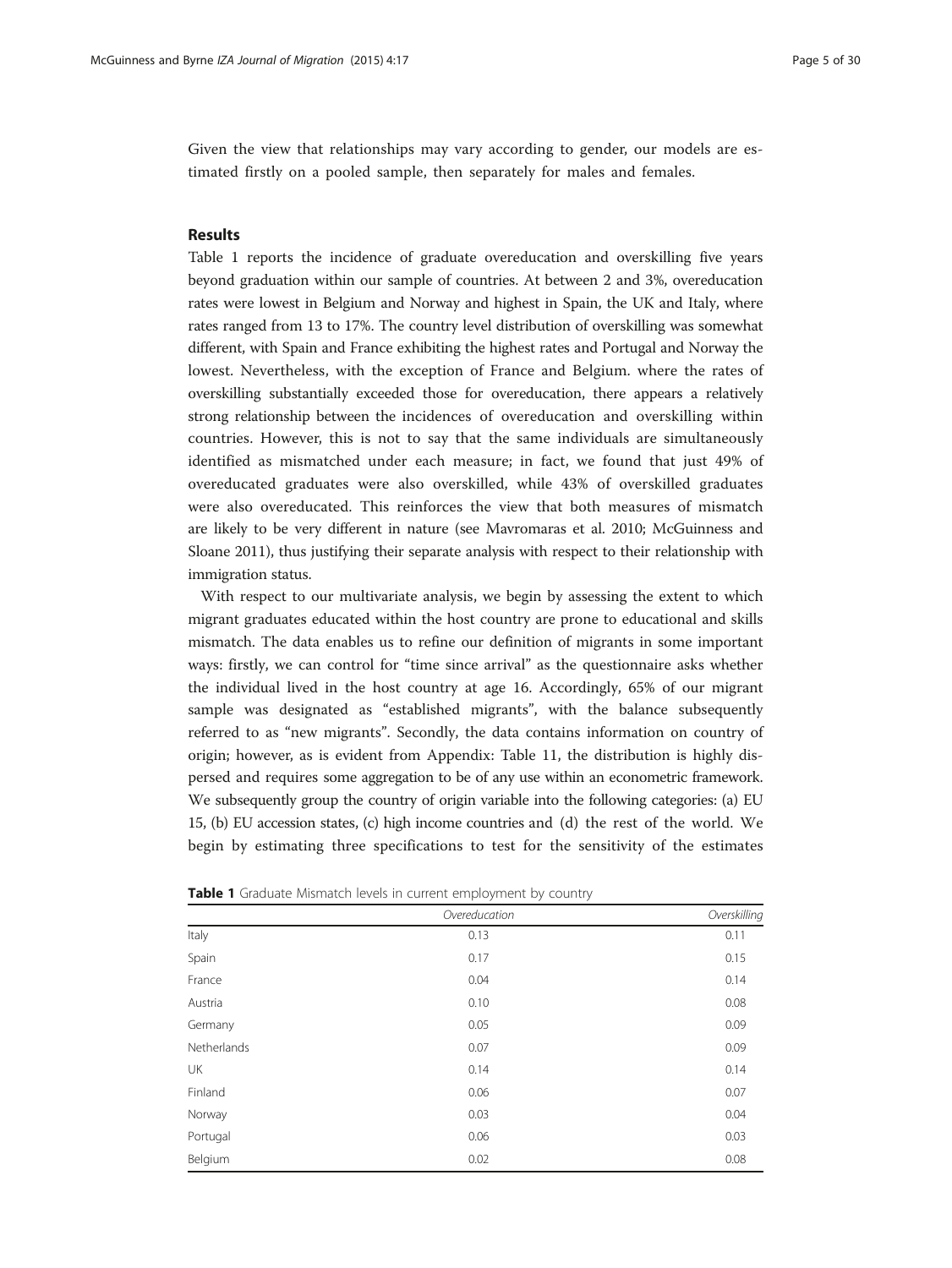to the migrant definition applied. Our models contain a range of controls related to faculty of study, years spent in higher education, field mismatch, employment history, employer characteristics and country level fixed effects. The models relate to employment status five years after graduation, and the results for the overeducation equation are presented in Table [2](#page-6-0).

The model reveals that an individual's single most important determinant of overeducation in current employment is overeducation in their first job, thus confirming earlier research that supports the notion of overeducation as a non-transitory phenomenon (see Mavromaras and McGuinness [2012;](#page-28-0) Rubb [2003](#page-29-0)). There was no gender effect, which is contrary to studies in other institutional contexts (Carroll and Tani [2013](#page-28-0) in Australia). That is, females are no more likely to be over-educated than males as in the Australian graduate labour market. Interestingly, current overeducation was negatively associated with initial overskilling although the marginal effects are very low. With respect to the other variables in the model, overeducation was found to be positively correlated with previous unemployment and job mobility and inversely related to years of HE study, field mismatch, participation in a degree programme perceived as prestigious, supervisory responsibilities, hours worked, employment in an R&D intensive firm and employment in a small firm. After accounting for such effects, relative to the base case of Germany, overeducation was higher in Italy and Austria and lower in France, the Netherland, the UK, Norway and Belgium. Regarding the mismatch variables, crucially, there was no evidence to suggest that graduates from a migrant background were more likely to be overeducated, with the result holding when time since arrival and country of origin were controlled for.

On the grounds that relationships may vary according to gender, we re-estimated the overeducation models for males and females separately (Table [3\)](#page-8-0). The overall migrant variable and those controlling for time since arrival and country of origin were again insignificant. The results from Tables [2](#page-6-0) and [3](#page-8-0) suggest that, contrary to the findings of previous research, migrant graduates are not prone to higher risks of overeducation in models that fully control for the impacts of location specific human capital and language differences, suggesting that previous studies may have been prone, at least to some degree, to individual unobserved heterogeneity bias.

The results of the overall overskilling model are reported in Table [4](#page-9-0). The model results are similar to those for overeducation, with overskilling in first employment again proving to be the most important determinant of current overskilling. The incidence of overskilling was found to be higher among males, older workers and those with a history of unemployment, while it was inversely related to labour market experience, field mismatch, course prestige, perceived course reputation among employers, R&D intensity, public sector employment and having a supervisory role. With respect to country level effects, after controlling for individual level differences, only Finland was found to have a lower rate of overskilling relative to the base case of Germany. In contrast to overeducation, we found that migrants were 3% more likely to be overskilled relative to native graduates, with specification 2 indicating that the disadvantage relates exclusively to migrants who had been domiciled in the host country at the age of 16. This is certainly a somewhat surprising result on the grounds that this grouping is likely to have been the most assimilated and are also likely to have undertaken second level schooling in the host country. Finally, specification 3 shows a higher overskilling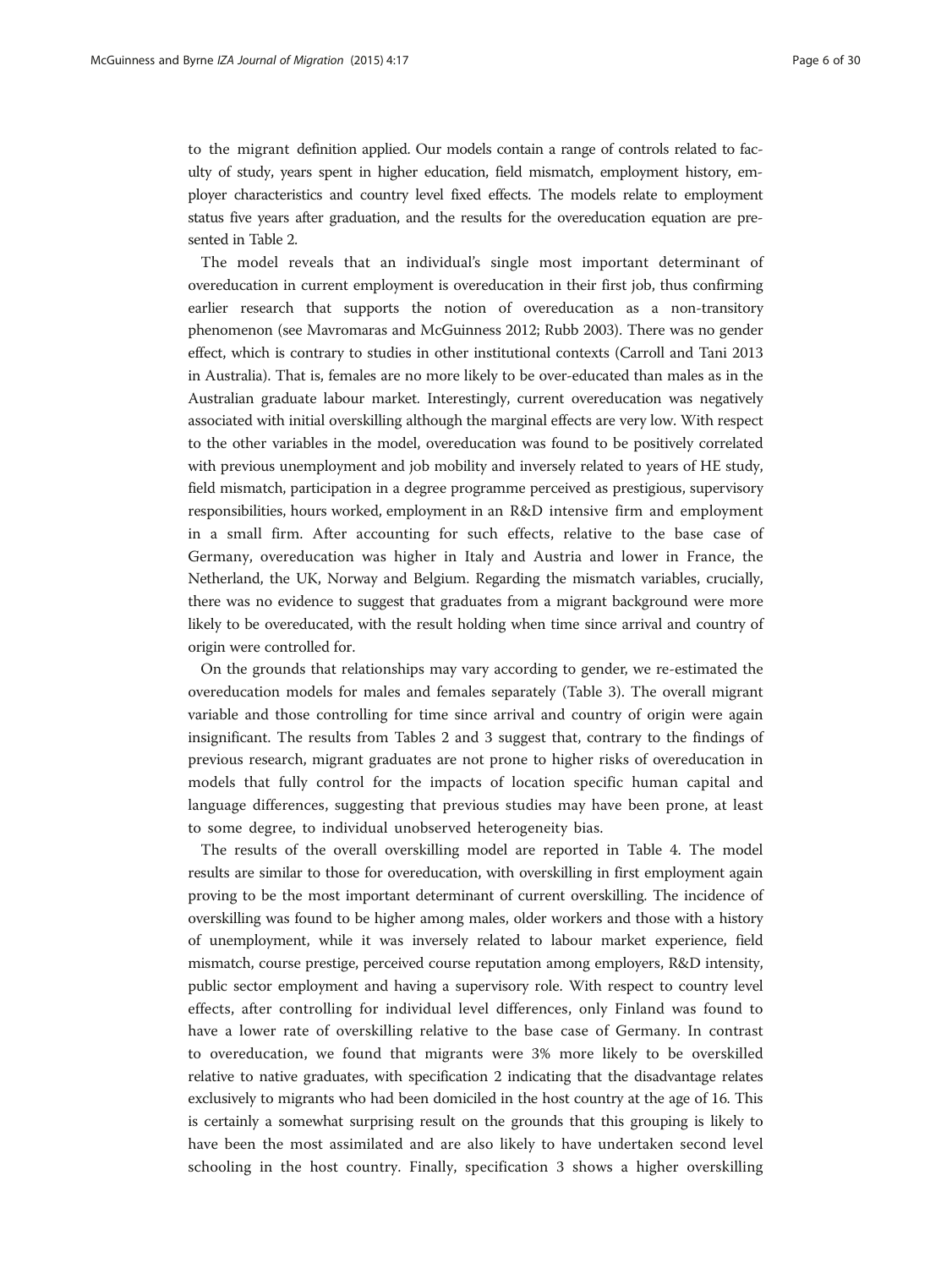|                   | <b>Table 2</b> Probability of overeducation (probit, marginal effects)<br>(1) | (2)        | (3)        |
|-------------------|-------------------------------------------------------------------------------|------------|------------|
| VARIABLES         | Spec1                                                                         | Spec1      | Spec1      |
| Overedjob1        | $0.07***$                                                                     | $0.07***$  | $0.07***$  |
|                   | (0.004)                                                                       | (0.004)    | (0.004)    |
| Overskilljob1     | $-0.01***$                                                                    | $-0.01***$ | $-0.01***$ |
|                   | (0.003)                                                                       | (0.003)    | (0.003)    |
| Male              | 0.00                                                                          | 0.00       | 0.00       |
|                   | (0.003)                                                                       | (0.003)    | (0.003)    |
| Labour exp        | $-0.00***$                                                                    | $-0.00***$ | $-0.00***$ |
|                   | (0.000)                                                                       | (0.000)    | (0.000)    |
| Age               | $0.00**$                                                                      | $0.00**$   | $0.00**$   |
|                   | (0.000)                                                                       | (0.000)    | (0.000)    |
| Years HE          | $-0.01***$                                                                    | $-0.01***$ | $-0.01***$ |
|                   | (0.002)                                                                       | (0.002)    | (0.002)    |
| Humanities        | $-0.00$                                                                       | $-0.00$    | $-0.00$    |
|                   | (0.004)                                                                       | (0.004)    | (0.004)    |
| Social            | $-0.00$                                                                       | $-0.00$    | $-0.00$    |
|                   | (0.004)                                                                       | (0.004)    | (0.004)    |
| Science           | $-0.00$                                                                       | $-0.00$    | $-0.00$    |
|                   | (0.005)                                                                       | (0.005)    | (0.005)    |
| Engineering       | $-0.00$                                                                       | $-0.00$    | $-0.00$    |
|                   | (0.005)                                                                       | (0.005)    | (0.005)    |
| Unemploy hist     | $0.01***$                                                                     | $0.01***$  | $0.01***$  |
|                   | (0.003)                                                                       | (0.003)    | (0.003)    |
| Migrant           | $-0.00$                                                                       |            |            |
|                   | (0.007)                                                                       |            |            |
| Estab migrant     |                                                                               | 0.00       |            |
|                   |                                                                               | (0.008)    |            |
| New migrant       |                                                                               | $-0.01$    |            |
|                   |                                                                               | (0.012)    |            |
| EU 15             |                                                                               |            | $-0.00$    |
|                   |                                                                               |            | (0.010)    |
| EU other          |                                                                               |            | 0.03       |
|                   |                                                                               |            | (0.023)    |
| High income       |                                                                               |            | $-0.05$    |
|                   |                                                                               |            | (0.030)    |
| Rest of world     |                                                                               |            | 0.00       |
|                   |                                                                               |            | (0.010)    |
| Course employer   | 0.00                                                                          | 0.00       | 0.00       |
|                   | (0.003)                                                                       | (0.003)    | (0.003)    |
| Course prestige   | $-0.01***$                                                                    | $-0.01***$ | $-0.01***$ |
|                   | (0.003)                                                                       | (0.003)    | (0.003)    |
| Vocational course | 0.00                                                                          | 0.00       | 0.00       |
|                   | (0.003)                                                                       | (0.003)    | (0.003)    |

<span id="page-6-0"></span>

|  |  | Table 2 Probability of overeducation (probit, marginal effects) |  |  |  |
|--|--|-----------------------------------------------------------------|--|--|--|
|--|--|-----------------------------------------------------------------|--|--|--|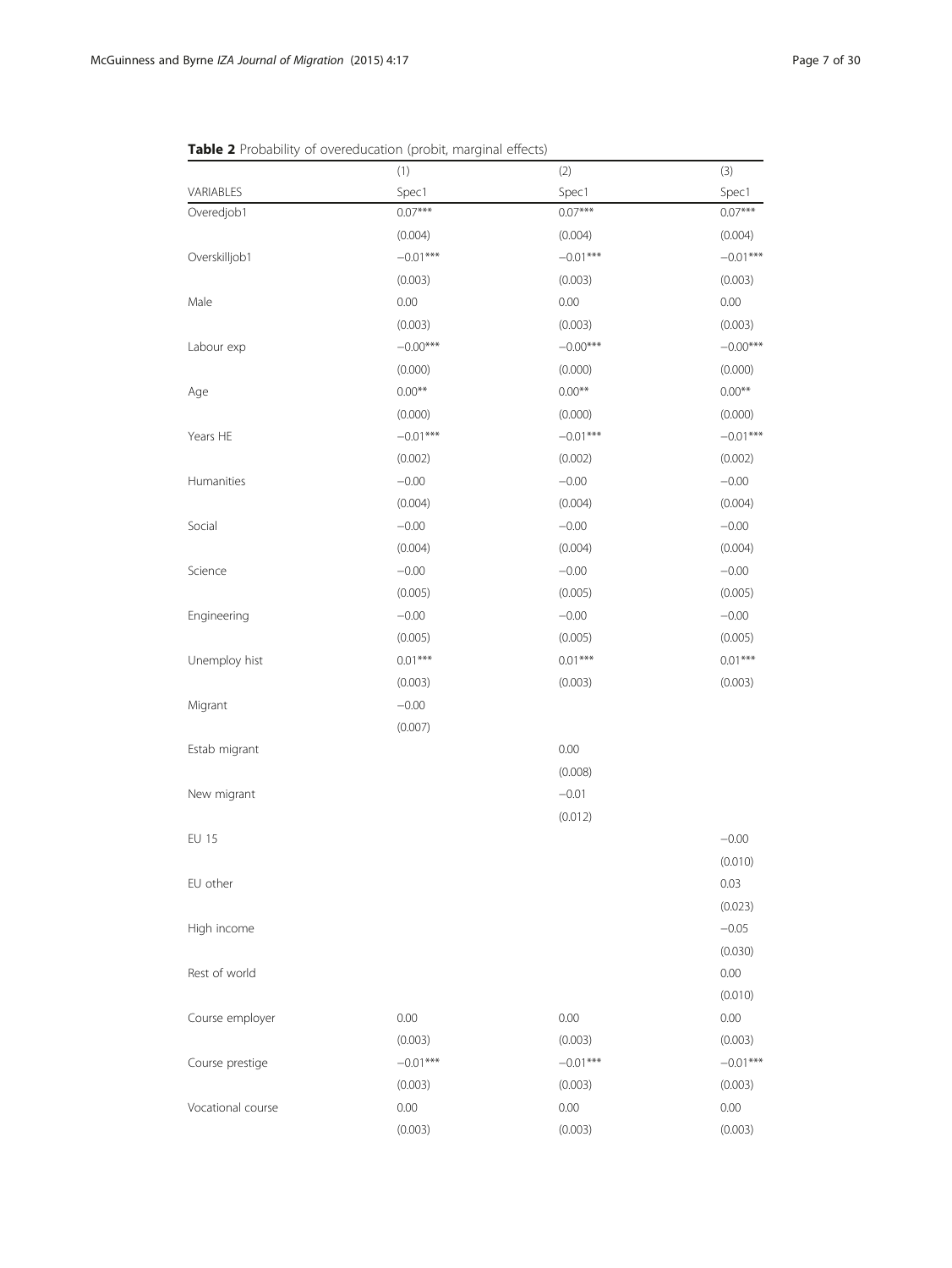| Fieldmatchnow   | $-0.09***$ | $-0.09***$ | $-0.09***$ |
|-----------------|------------|------------|------------|
|                 | (0.005)    | (0.005)    | (0.005)    |
| Fieldrelatednow | $-0.08***$ | $-0.08***$ | $-0.08***$ |
|                 | (0.004)    | (0.004)    | (0.004)    |
| Hours           | $-0.00**$  | $-0.00**$  | $-0.00**$  |
|                 | (0.000)    | (0.000)    | (0.000)    |
| R&D Firm        | $-0.01***$ | $-0.01***$ | $-0.01***$ |
|                 | (0.003)    | (0.003)    | (0.003)    |
| Size 50-99      | $-0.01***$ | $-0.01***$ | $-0.01***$ |
|                 | (0.005)    | (0.005)    | (0.005)    |
| Size 100-249    | $-0.01**$  | $-0.01***$ | $-0.01**$  |
|                 | (0.005)    | (0.005)    | (0.005)    |
| Size 250-999    | $-0.00$    | $-0.00$    | $-0.00$    |
|                 | (0.004)    | (0.004)    | (0.004)    |
| Size 1000+      | $-0.01*$   | $-0.01*$   | $-0.01*$   |
|                 | (0.003)    | (0.003)    | (0.003)    |
| Public sector   | $-0.01***$ | $-0.01***$ | $-0.01***$ |
|                 | (0.003)    | (0.003)    | (0.003)    |
| N of employers  | $0.00*$    | $0.00*$    | $0.00*$    |
|                 | (0.000)    | (0.000)    | (0.000)    |
| Supervisor      | $-0.02***$ | $-0.02***$ | $-0.02***$ |
|                 | (0.003)    | (0.003)    | (0.003)    |
| Italy           | $0.03***$  | $0.03***$  | $0.03***$  |
|                 | (0.006)    | (0.006)    | (0.006)    |
| Spain           | 0.01       | 0.01       | 0.01       |
|                 | (0.006)    | (0.006)    | (0.006)    |
| France          | $-0.04***$ | $-0.04***$ | $-0.04***$ |
|                 | (0.008)    | (0.008)    | (0.008)    |
| Austria         | $0.02**$   | $0.02**$   | $0.02***$  |
|                 | (0.007)    | (0.007)    | (0.007)    |
| Netherlands     | $-0.02**$  | $-0.02**$  | $-0.02**$  |
|                 | (0.007)    | (0.007)    | (0.007)    |
| UK              | $-0.02**$  | $-0.02**$  | $-0.01**$  |
|                 | (0.007)    | (0.007)    | (0.007)    |
| Finland         | $-0.01$    | $-0.01$    | $-0.01$    |
|                 | (0.007)    | (0.007)    | (0.007)    |
| Norway          | $-0.01*$   | $-0.01*$   | $-0.01*$   |
|                 | (0.008)    | (0.008)    | (0.008)    |
| Portugal        | $0.02*$    | $0.02*$    | $0.02*$    |
|                 | (0.010)    | (0.010)    | (0.010)    |
| Belgium         | $-0.04***$ | $-0.04***$ | $-0.04***$ |
|                 | (0.010)    | (0.010)    | (0.010)    |
| Constant        | 0.01       | 0.01       | 0.01       |
|                 | (0.016)    | (0.016)    | (0.016)    |

Table 2 Probability of overeducation (probit, marginal effects) (Continued)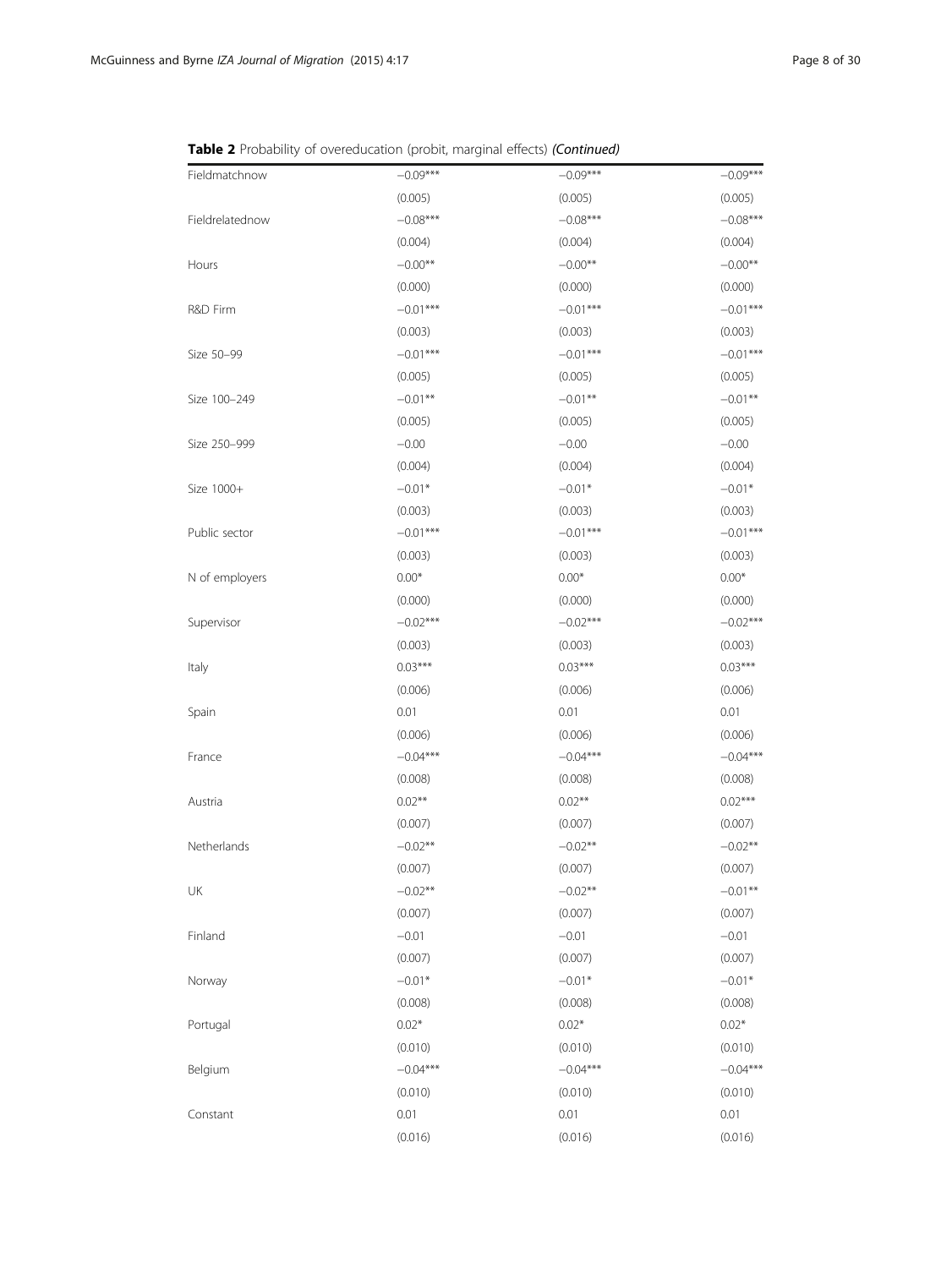<span id="page-8-0"></span>

|  | Table 2 Probability of overeducation (probit, marginal effects) (Continued) |
|--|-----------------------------------------------------------------------------|
|--|-----------------------------------------------------------------------------|

| Pseudo $R^2$ | 0.394 | 0.394  | 0.395  |
|--------------|-------|--------|--------|
| Observations | 3,342 | 13,342 | 13,342 |

\*\*\*  $p < 0.01$ , \*\*  $p < 0.05$ , \*  $p < 0.1$ 

risk among migrants from EU 15 member states. The gender specific equations (Table [5](#page-11-0)) indicate that the observed effects of migration relate specifically to female migrants, with those domiciled within the host country at the age of 16 experiencing a 4% increased probability of being overskilled in employment five years following graduation (relative to native female graduates). Given that we have, arguably, largely eliminated many of the usual concerns related to both the nature of acquired human capital and language competencies from our estimates, these finding raise some significant concerns with respect to labour market access among established female migrants. As a next step, it would be useful to assess the extent to which the findings are related to ethnic minority status; however, as stated, this was not possible using this data.

## Propensity score and quantile regression based estimates

We sought to check that our estimates of the incidence of overeducation and overskilling were not affected by selection bias, i.e. the possibility that the observable characteristics of

|                       | (1)       | (2)       | (3)       | (4)        | (5)       | (6)       |
|-----------------------|-----------|-----------|-----------|------------|-----------|-----------|
| VARIABLES             | Male 1    | Male 2    | Male 3    | Female 1   | Female 2  | Female 3  |
|                       |           |           |           |            |           |           |
| Overedjob1            | $0.06***$ | $0.06***$ | $0.06***$ | $0.07***$  | $0.07***$ | $0.07***$ |
|                       | (0.006)   | (0.006)   | (0.006)   | (0.005)    | (0.005)   | (0.005)   |
| Overskilljob1         | $-0.01$   | $-0.01$   | $-0.01$   | $-0.01***$ | $-0.01**$ | $-0.01**$ |
|                       | (0.004)   | (0.004)   | (0.004)   | (0.004)    | (0.004)   | (0.004)   |
| Migrant               | $-0.00$   |           |           | $-0.00$    |           |           |
|                       | (0.010)   |           |           | (0.008)    |           |           |
| Estab migrant         |           | 0.00      |           |            | 0.00      |           |
|                       |           | (0.012)   |           |            | (0.010)   |           |
| New migrant           |           | $-0.01$   |           |            | $-0.01$   |           |
|                       |           | (0.018)   |           |            | (0.016)   |           |
| EU 15                 |           |           | $-0.03$   |            |           | 0.01      |
|                       |           |           | (0.023)   |            |           | (0.012)   |
| EU other              |           |           | 0.03      |            |           | 0.03      |
|                       |           |           | (0.034)   |            |           | (0.030)   |
| High income           |           |           | $-0.04$   |            |           | $-0.06$   |
|                       |           |           | (0.037)   |            |           | (0.046)   |
| Rest of world         |           |           | 0.01      |            |           | $-0.01$   |
|                       |           |           | (0.013)   |            |           | (0.013)   |
| Pseudo R <sup>2</sup> | 0.393     | 0.393     | 0.395     | 0.40       | 0.40      | 0.40      |
| Observations          | 5251      | 5251      | 5251      | 8091       | 8091      | 8091      |

Table 3 Probit model for overeducation estimated by gender (marginal effects for selected variables)

Standard errors in parentheses

\*\*\*  $p < 0.01$ , \*\*  $p < 0.05$ , \*  $p < 0.1$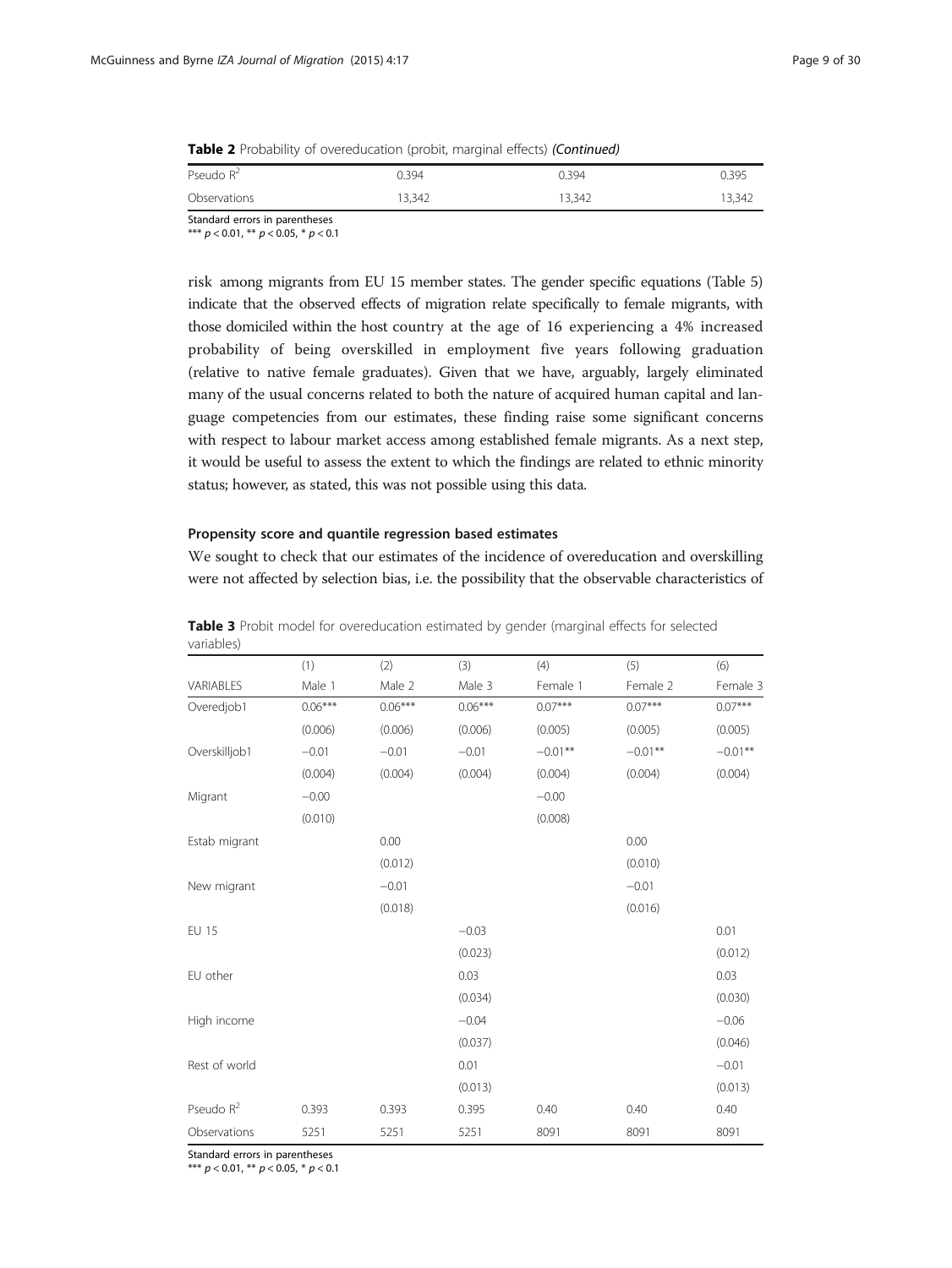<span id="page-9-0"></span>

|                 | <b>Table 4</b> Probability of overskilling (probit, marginal effects) |            |            |
|-----------------|-----------------------------------------------------------------------|------------|------------|
|                 | (1)                                                                   | (2)        | (3)        |
| VARIABLES       | Spec1                                                                 | Spec1      | Spec1      |
| Overedjob1      | $-0.01$                                                               | $-0.01$    | $-0.01$    |
|                 | (0.005)                                                               | (0.005)    | (0.005)    |
| Overskilljob1   | $0.10***$                                                             | $0.10***$  | $0.10***$  |
|                 | (0.005)                                                               | (0.005)    | (0.005)    |
| Male            | $0.01**$                                                              | $0.01**$   | $0.01**$   |
|                 | (0.004)                                                               | (0.004)    | (0.004)    |
| Labour exp      | $-0.00***$                                                            | $-0.00***$ | $-0.00***$ |
|                 | (0.000)                                                               | (0.000)    | (0.000)    |
| Age             | $0.00**$                                                              | $0.00**$   | $0.00**$   |
|                 | (0.001)                                                               | (0.001)    | (0.001)    |
| Years HE        | 0.00                                                                  | 0.00       | 0.00       |
|                 | (0.003)                                                               | (0.003)    | (0.003)    |
| Humanities      | $-0.01$                                                               | $-0.01$    | $-0.01$    |
|                 | (0.007)                                                               | (0.007)    | (0.007)    |
| Social          | $-0.00$                                                               | $-0.00$    | $-0.00$    |
|                 | (0.006)                                                               | (0.006)    | (0.006)    |
| Science         | 0.01                                                                  | 0.01       | 0.01       |
|                 | (0.007)                                                               | (0.007)    | (0.007)    |
| Engineering     | 0.00                                                                  | 0.00       | 0.00       |
|                 | (0.007)                                                               | (0.007)    | (0.007)    |
| Unemploy hist   | $0.01***$                                                             | $0.01***$  | $0.01***$  |
|                 | (0.004)                                                               | (0.004)    | (0.004)    |
| Migrant         | $0.03***$                                                             |            |            |
|                 | (0.009)                                                               |            |            |
| Estab migrant   |                                                                       | $0.03***$  |            |
|                 |                                                                       | (0.011)    |            |
| New migrant     |                                                                       | 0.02       |            |
|                 |                                                                       | (0.017)    |            |
| <b>EU 15</b>    |                                                                       |            | $0.03***$  |
|                 |                                                                       |            | (0.014)    |
| EU other        |                                                                       |            | 0.01       |
|                 |                                                                       |            | (0.042)    |
| High income     |                                                                       |            | 0.03       |
|                 |                                                                       |            | (0.029)    |
| Rest of world   |                                                                       |            | $0.02*$    |
|                 |                                                                       |            | (0.014)    |
| Course employer | $-0.01***$                                                            | $-0.01**$  | $-0.01**$  |
|                 | (0.004)                                                               | (0.004)    | (0.004)    |
| Course prestige | $-0.02***$                                                            | $-0.02***$ | $-0.02***$ |
|                 | (0.004)                                                               | (0.004)    | (0.004)    |
|                 |                                                                       |            |            |

|  |  |  |  | Table 4 Probability of overskilling (probit, marginal effects) |  |  |  |
|--|--|--|--|----------------------------------------------------------------|--|--|--|
|--|--|--|--|----------------------------------------------------------------|--|--|--|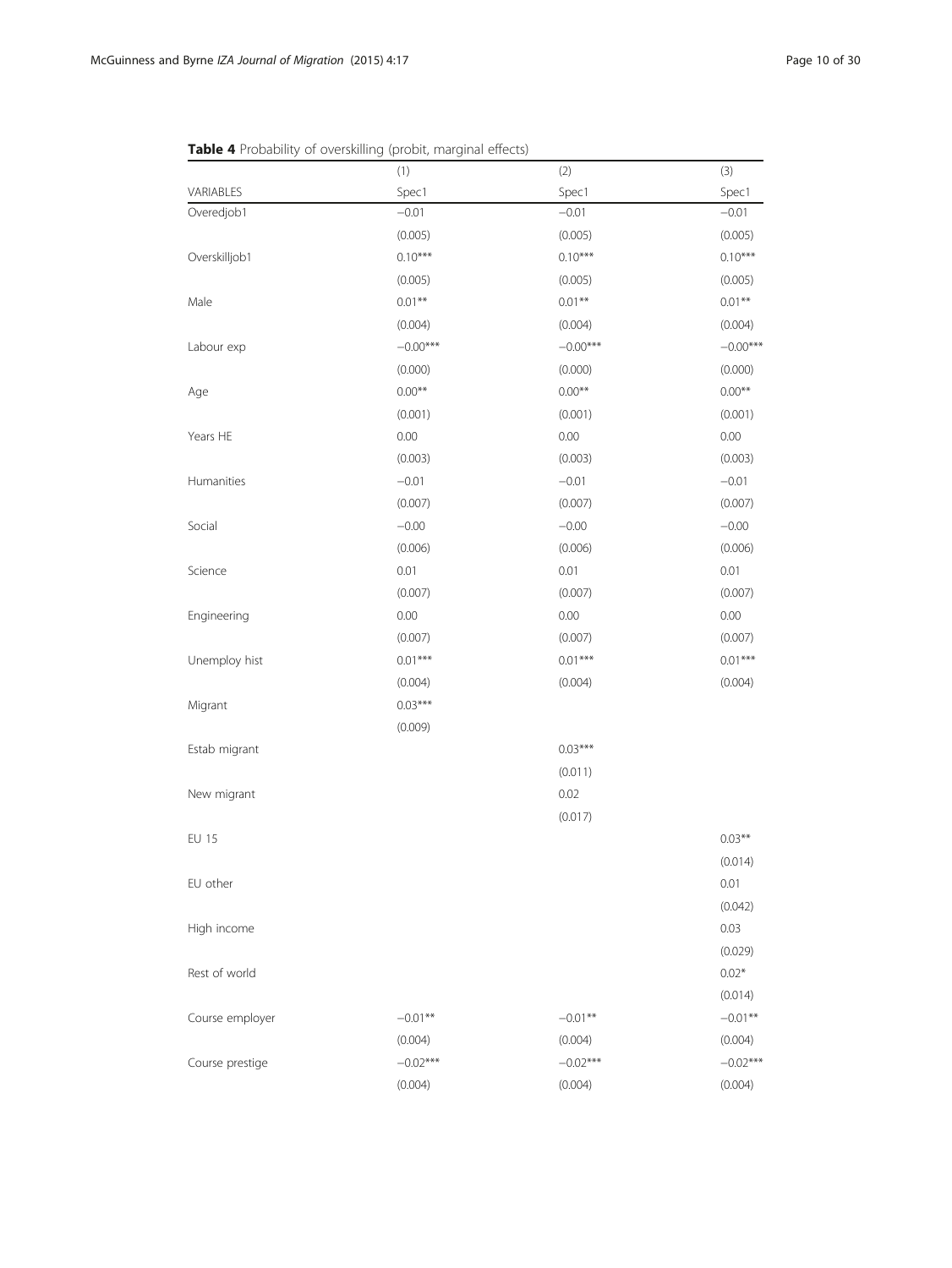| Vocational course | $-0.00$    | $-0.00$    | $-0.00$    |
|-------------------|------------|------------|------------|
|                   | (0.004)    | (0.004)    | (0.004)    |
| Fieldmatchnow     | $-0.14***$ | $-0.14***$ | $-0.14***$ |
|                   | (0.006)    | (0.006)    | (0.006)    |
| Fieldrelatednow   | $-0.10***$ | $-0.10***$ | $-0.10***$ |
|                   | (0.005)    | (0.005)    | (0.005)    |
| Hours             | $-0.00*$   | $-0.00*$   | $-0.00*$   |
|                   | (0.000)    | (0.000)    | (0.000)    |
| R&D Firm          | $-0.01***$ | $-0.01***$ | $-0.01***$ |
|                   | (0.004)    | (0.004)    | (0.004)    |
| Size 50 - 99      | $-0.02**$  | $-0.02**$  | $-0.02**$  |
|                   | (0.008)    | (0.008)    | (0.008)    |
| Size 100-249      | 0.01       | 0.01       | 0.01       |
|                   | (0.007)    | (0.007)    | (0.007)    |
| Size 250-999      | 0.01       | 0.01       | 0.01       |
|                   | (0.006)    | (0.006)    | (0.006)    |
| Size 1000+        | 0.00       | 0.00       | 0.00       |
|                   | (0.005)    | (0.005)    | (0.005)    |
| Public sector     | $-0.02***$ | $-0.02***$ | $-0.02***$ |
|                   | (0.004)    | (0.004)    | (0.004)    |
| N of employers    | $0.00*$    | $0.00*$    | $0.00*$    |
|                   | (0.001)    | (0.001)    | (0.001)    |
| Supervisor        | $-0.03***$ | $-0.03***$ | $-0.03***$ |
|                   | (0.004)    | (0.004)    | (0.004)    |
| Italy             | $0.00\,$   | 0.00       | 0.00       |
|                   | (0.009)    | (0.009)    | (0.009)    |
| Spain             | 0.00       | 0.00       | 0.00       |
|                   | (0.009)    | (0.009)    | (0.009)    |
| France            | $-0.00$    | $-0.00$    | $-0.00$    |
|                   | (0.010)    | (0.010)    | (0.010)    |
| Austria           | $-0.01$    | $-0.01$    | $-0.01$    |
|                   | (0.011)    | (0.011)    | (0.011)    |
| Netherlands       | $-0.01$    | $-0.01$    | $-0.01$    |
|                   | (0.009)    | (0.009)    | (0.009)    |
| UK                | $-0.01$    | $-0.01$    | $-0.01$    |
|                   | (0.011)    | (0.011)    | (0.011)    |
| Finland           | $-0.02$    | $-0.02$    | $-0.02$    |
|                   | (0.010)    | (0.010)    | (0.010)    |
| Norway            | $-0.01$    | $-0.01$    | $-0.01$    |
|                   | (0.010)    | (0.010)    | (0.010)    |
| Portugal          | $-0.02$    | $-0.02$    | $-0.02$    |
|                   | (0.019)    | (0.019)    | (0.019)    |
| Belgium           | $-0.01$    | $-0.01$    | $-0.01$    |
|                   | (0.011)    | (0.011)    | (0.011)    |

Table 4 Probability of overskilling (probit, marginal effects) (Continued)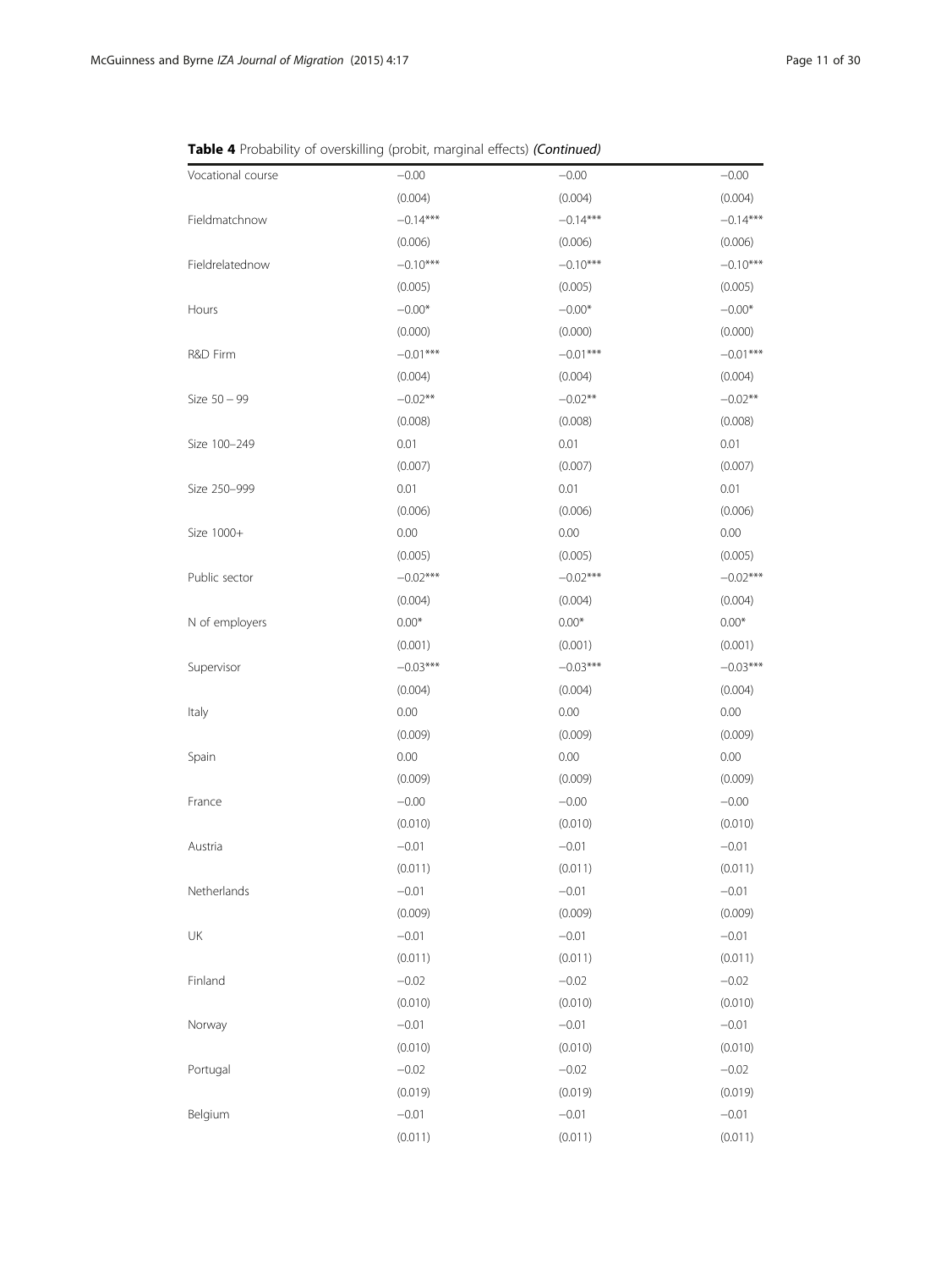| Constant     | $-0.06***$ | $-0.06***$ | $-0.06***$ |
|--------------|------------|------------|------------|
|              | (0.025)    | (0.025)    | (0.025)    |
| Pseudo $R^2$ | 0.27       | 0.27       | 0.27       |
| Observations | 13,342     | 13,342     | 13,342     |

<span id="page-11-0"></span>Table 4 Probability of overskilling (probit, marginal effects) (Continued)

\*\*\*  $p < 0.01$ , \*\*  $p < 0.05$ , \*  $p < 0.1$ 

migrants were not distributed in a non-random fashion with respect to mismatch. Failure to account for such influences can result in naive probit models, such as those presented in Tables [2](#page-6-0)–5, generating biased estimates. Within the existing literature linking mismatch with migrant status, the issue of selection has been largely ignored. We consequently estimate the likelihood of mismatch among migrants relative to natives with similar observable characteristics, and thus similar probabilities of mismatch, using propensity score matching (PSM). Due to sample size problems, it was only possible to assess the robustness of the overall migrant coefficients for males and females as any further disaggregation, according to either date of arrival or country of origin, was not feasible.

We estimate our PSM models using the Nearest Neighbour with replacement algorithm. In terms of the stage one model that describes the characteristics of migrants, we include controls for age, years spent in higher education, field of study,

|               | (1)       | (2)       | (3)       | (4)       | (5)       | (6)       |
|---------------|-----------|-----------|-----------|-----------|-----------|-----------|
| VARIABLES     | Male 1    | Male 2    | Male 3    | Female 1  | Female 2  | Female 3  |
| Overedjob1    | $-0.00$   | $-0.00$   | $-0.00$   | $-0.01$   | $-0.01$   | $-0.01$   |
|               | (0.009)   | (0.009)   | (0.009)   | (0.006)   | (0.006)   | (0.006)   |
| Overskilljob1 | $0.11***$ | $0.11***$ | $0.11***$ | $0.09***$ | $0.09***$ | $0.09***$ |
|               | (0.008)   | (0.008)   | (0.008)   | (0.006)   | (0.006)   | (0.006)   |
| Migrant       | 0.00      |           |           | $0.04***$ |           |           |
|               | (0.018)   |           |           | (0.011)   |           |           |
| Estab migrant |           | 0.02      |           |           | $0.04***$ |           |
|               |           | (0.021)   |           |           | (0.013)   |           |
| New migrant   |           | $-0.03$   |           |           | $0.04***$ |           |
|               |           | (0.031)   |           |           | (0.019)   |           |
| EU 15         |           |           | 0.02      |           |           | $0.03***$ |
|               |           |           | (0.026)   |           |           | (0.016)   |
| High income   |           |           | 0.01      |           |           | 0.05      |
|               |           |           | (0.048)   |           |           | (0.035)   |
| Rest of world |           |           | $-0.01$   |           |           | $0.04***$ |
|               |           |           | (0.027)   |           |           | (0.016)   |
| EU other      |           |           |           |           |           | 0.04      |
|               |           |           |           |           |           | (0.044)   |
| Pseudo $R^2$  | 0.259     | 0.259     | 0.259     | 0.282     | 0.283     | 0.283     |
| Observations  | 5251      | 5251      | 5240      | 8091      | 8091      | 8091      |

Table 5 Probit model for overskilling estimated by gender (marginal effects for selected variables)

Standard errors in parentheses

\*\*\*  $p < 0.01$ , \*\*  $p < 0.05$ , \*  $p < 0.1$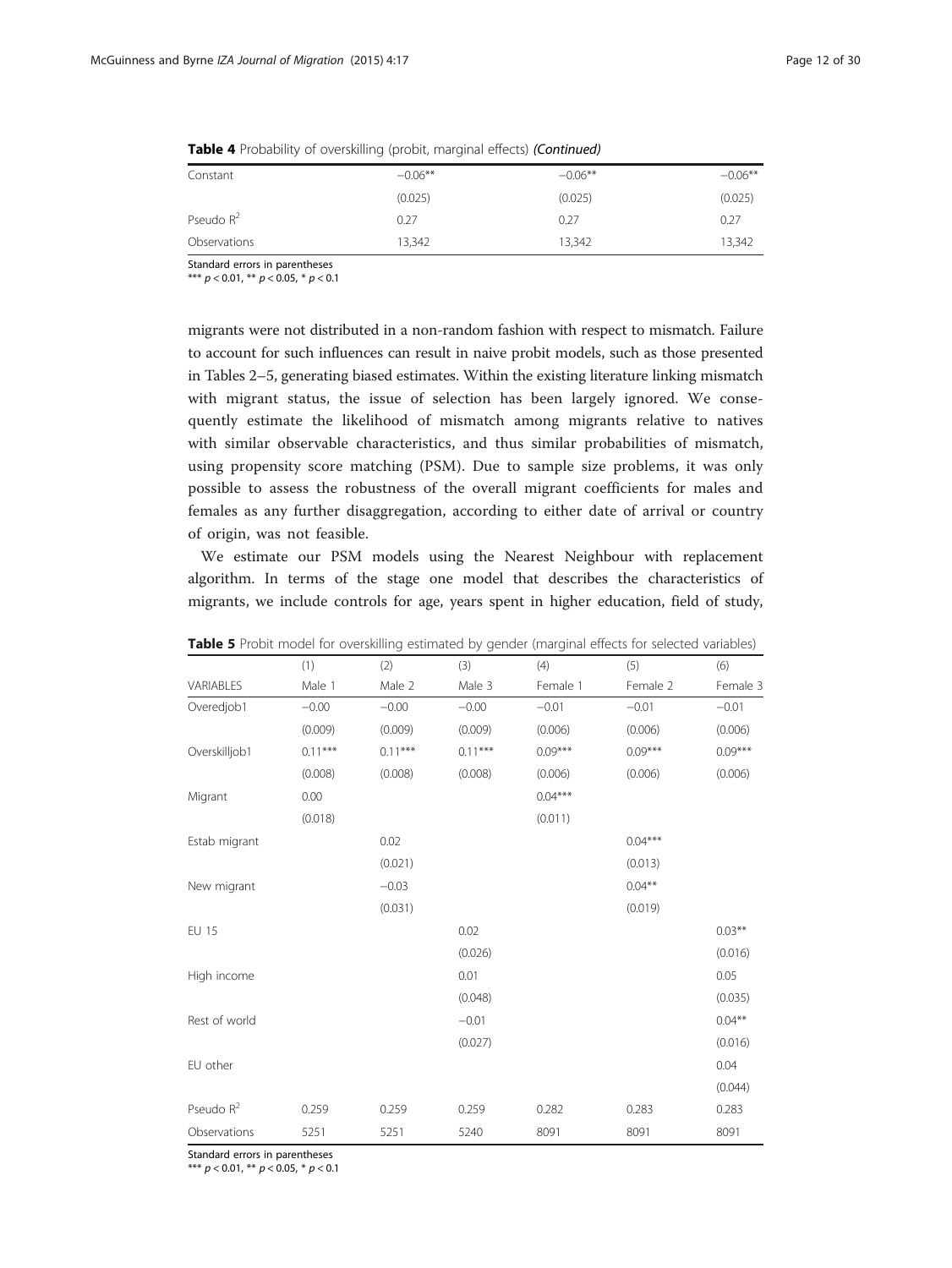degree course characteristics, exposure to overeducation and overskilling in their first jobs, unemployment history and whether the individuals current job is related to their field of study. Unfortunately, the Reflex data does not contain any standardised measure of degree grade, identify individual universities or information on the graduates socio-economic background. The first stage of the PSM revealed that migrants tended to be older, have fewer years of labour market experience, spent fewer years in higher education and were more likely to complete a degree programme that was perceived to be prestigious. However, perhaps crucially, they were not more likely to be overeducated or overskilled in their initial employment, suggesting that they did not have a higher exposure to the key determinant of mismatch in current employment. The results generated under the Nearest Neighbour algorithm indicate that migrants are around 4% more likely to be overskilled with the impact more pronounced within the female labour market. The PSM estimate corresponds closely to the key estimates from the probit models, suggesting that, at least in relation to the incidence of mismatch, selection bias is not an issue (Table 6).

The reliability of any propensity score matching estimate is dependent upon the Conditional Independence Assumption (CIA) being met, i.e. that selection to the treatment is based solely on observables within the dataset and that all variables that simultaneously impact both the treatment and outcome variable are also observed. Given the richness of our models, we are confident that the variables at hand sufficiently describe migrant characteristics. Nevertheless, despite the richness of our data, it is not possible to completely rule out the possibility that our estimates are unaffected by one or more unobserved effects that simultaneously influence both the treatment and outcome variables. As a final check we ran the MHBOUNDS procedure in STATA on the overskilling estimate for all migrants to assess its robustness to potential unobserved confounding factors that simultaneously impact the probability of both overskilling and migrant status. We begin with the assumption of zero bias, i.e.  $\Gamma = 1$ . The intuition here is that the results are robust to unobservables that positively impact both the likelihood of immigration status and an overskilling and subsequent increase in the odds ratio of immigration (termed positive selection bias) up to a factor of 1.15 ( $\Gamma = 1.15$ ). Thus, while our analysis suggests that our key overskilling estimates are not prone to selection bias, it is also clear that they will relatively quickly become unreliable in the presence of any substantial unobserved confounding influence.

Having established that migrants do not have higher probabilities of overeducation but are somewhat prone to a higher risk of overskilling, we next test the hypothesis that

|                     | Overeducated current job | Overskilled current job |
|---------------------|--------------------------|-------------------------|
| All migrant workers | $-0.02$                  | $0.044**$               |
|                     | (0.02)                   | (0.021)                 |
| Migrant males       | 0.000                    | 0.042                   |
|                     | (0.029)                  | (0.032)                 |
| Migrant females     | $-0.007$                 | $0.045*$                |
|                     | (0.025)                  | (0.027)                 |

Table 6 Results of propensity score models (earnings)

T-Statistics in parentheses

Standard errors in parentheses \*\*\*  $p < 0.01$ , \*\*  $p < 0.05$ , \*  $p < 0.1$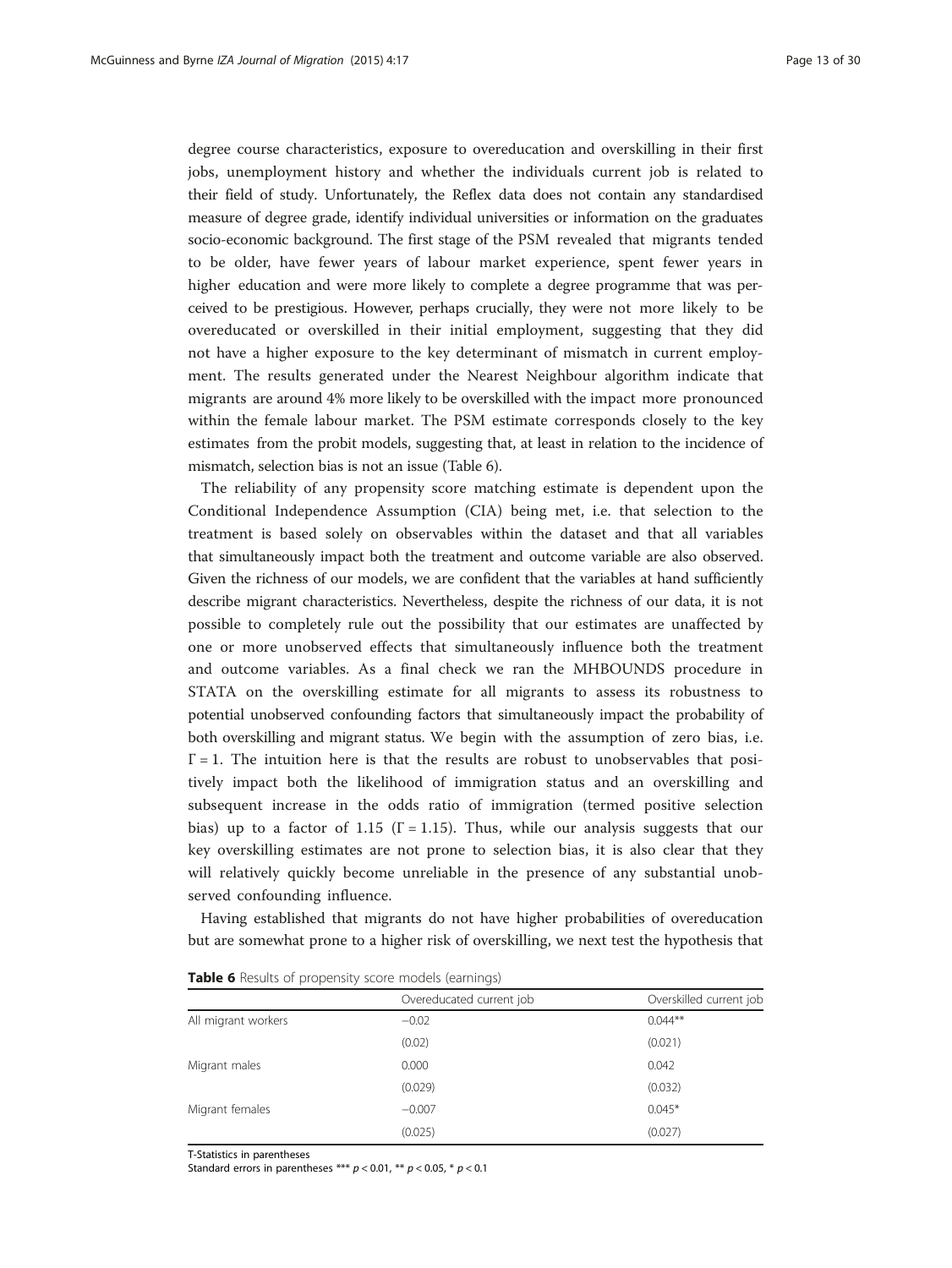<span id="page-13-0"></span>graduates from migrant backgrounds incur larger pay and job satisfaction penalties when overeducated and overskilled. Within the general mismatch literature, a general pattern has emerged of higher pay penalties associated with overeducation relative to overskilling, with overskilling associated with a much larger negative impact on job satisfaction (Mavromaras et al. [2010](#page-29-0)). This has led some authors to conclude that an aspect of the overeducation pay differential may relate to a compensating wage differential with workers trading lower wages for other aspects of the job that enhance individual lifestyles (McGuinness and Sloane [2011](#page-29-0)). The large impact of overskilling on job satisfaction has led to suggestions that this represents a more genuine form of mismatch (Mavromaras et al. 2013). It is clearly necessary to examine the relative impacts of mismatch on both job satisfaction and wages in order to achieve a concise picture of the extent to which workers are being constrained by the phenomenon.

The issue of selection bias is again considered, and given that we have observed that migrants tend to be older, have lower levels of labour market experience and are less likely to have completed a prestigiously perceived degree programme, it seems that sample selection bias represents a more substantial risk in the context of the wage equation. To date, propensity score matching has been used to test the robustness of estimates of overeducation and overskilling on earnings (Mavromaras et al. 2008; McGuinness [2007;](#page-29-0) McGuinness and Sloane [2011\)](#page-29-0). However, given that we are interested in variations of any wage/job satisfaction penalty in terms mismatch status for migrants relative to native, propensity score matching is no longer appropriate due to the problem of small sample size among the various treatment groups.

In addition to the problem of sample selection, the issue of unobserved heterogeneity bias has been widely discussed within the literature both within the context of education/skill mismatch and immigration. While we are confident that by restricting our analyses to graduates of native universities and using of skills mismatch as a key variable we overcomes many of the usual omitted variable problems, additional checks are still undertaken. It has been argued that, within the context of graduate cohort data, where respondents tend to be very similar in terms of both their education and labour market experience profiles, that quantile regression may provide a solution to any outstanding missing variables problem (McGuinness and Bennett [2007](#page-29-0)). Following the rationale of McGuinness and Bennet [\(2007\)](#page-29-0), we argue that unobserved differences in the human capital levels of (a) mismatched workers due to, for example, lower ability or (b) migrants due, for example, to poor language skills, will be reflected in their position within the wage distribution, which will reflect differences in graduates, levels of human capital. By comparing the impacts of immigration and mismatch within quantiles of the graduate cohort wage (human capital) distribution, we are limiting the impacts of unobserved heterogeneity. The quantile regression model can be formally written as follows (see Buchinsky [1994\)](#page-28-0):

$$
\ln w_i = x_i \beta_\phi + u_{\phi i} \text{ with } Quant_\phi(\ln w_i | x_i) = x_i \beta_\phi,
$$
\n(1)

where  $x_i$  is a vector of exogenous variables. Quant<sub>ϕ</sub>(ln w<sub>i</sub>|x<sub>i</sub>)denotes the  $\phi_{th}$  conditional quantile of w given x. The  $\phi_{th}$  regression quantile, 0< $\phi$ <1, is defined as the solution to the problem: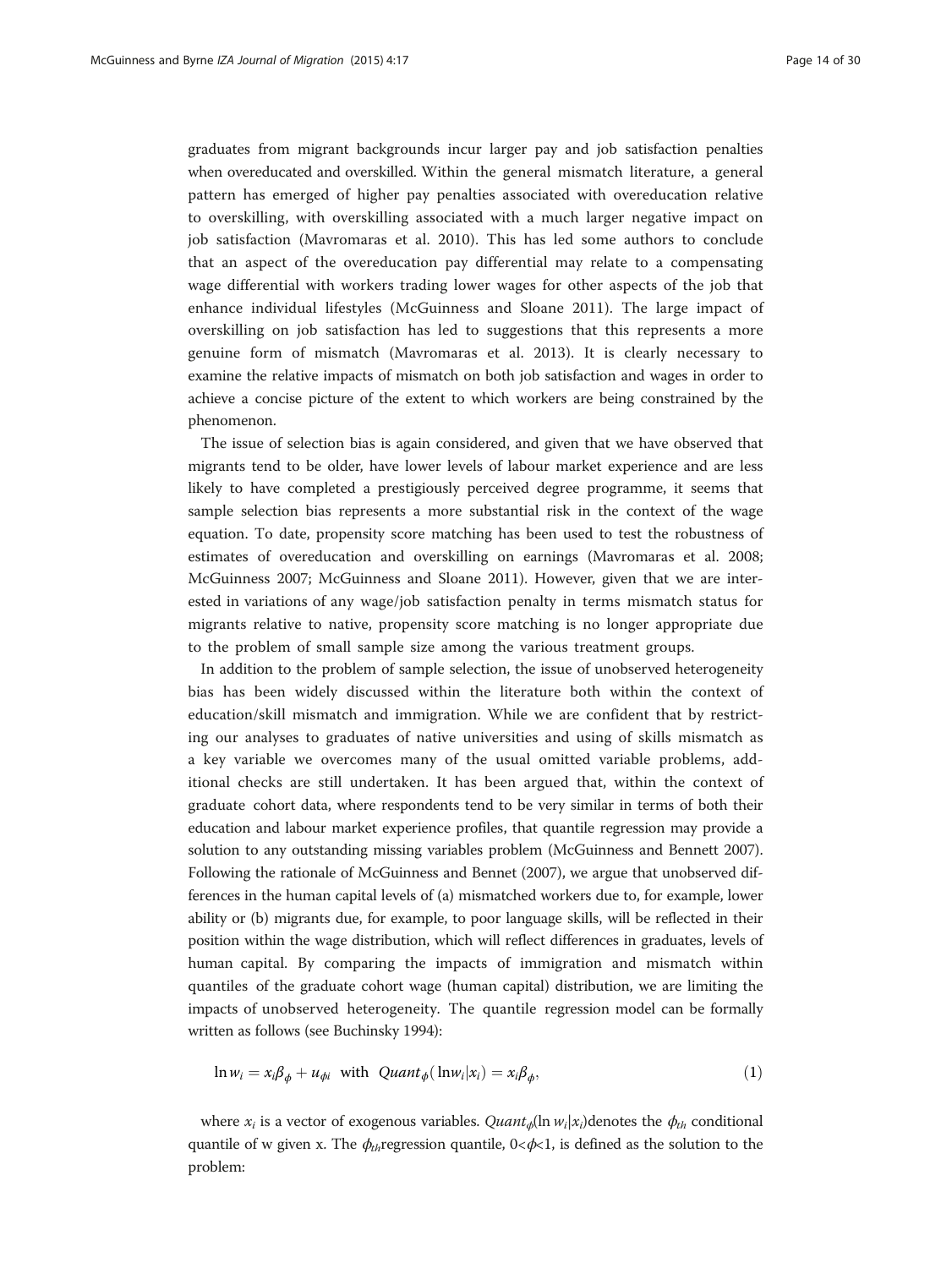$$
\min \beta \varepsilon R^k \left( \sum_{i: y_i \ge x_i \beta} \phi \middle| \ln w_i - x_i \beta_\phi \middle| + \sum_{i: y_i < x_i \beta} (1 - \phi) \middle| \ln w_i - x_i \beta_\phi \middle| \right) \tag{2}
$$

The above equation is usually written as:

$$
\min \beta \varepsilon R^k \sum_{i} \rho_{\phi} \Big( \ln w_i - x_i \beta_{\phi} \Big), \tag{3}
$$

where  $\rho_{\phi(e)}$  is the check function defined as  $\rho_{\phi(e)} = \phi e^{i\phi} \varepsilon \ge 0$  or  $\rho_{\phi(e)} = (\phi - 1)e$  if  $\varepsilon < 0$ .

It should be noted that the median estimator of  $\phi = 0.5$  is a special case of the quantile regression method. The method is most usefully thought of as providing a parsimonious way of describing the wage distribution, and as such it has the potential to add significantly to any empirical analysis should the relationship between the regressors and the exogenous variables evolve across the conditional wage distribution. We also again control for sample selection within this framework; we follow Buchinsky ([2001\)](#page-28-0) by implementing a two stage approach, whereby step one involves estimating selection models for both established and new migrants using a semi-nonparametric estimator, and in step 2, we augment the quantile regressions with level and squared terms of the inverse mills ratios derived from step 1.

From a practical perspective, to ensure that models of this nature are correctly identified, equation [1](#page-13-0) (the selection equation) must contain at least one variable that is absent from equation 2 (the quantile regressions), and the selected instruments should have some theoretical foundation (Himler [2001](#page-28-0)). In the selection model we include controls for time spent abroad and cohabitation status while studying, as clearly these will tend to vary more for migrants and will be unrelated to earnings. Generally, our selected identification instruments perform well.

Table [7](#page-15-0) presents the results from our wage equations for various quantiles of the wage distribution. The hypothesis that the costs of mismatch are lower for native graduates is tested using interactions between the two key migrant dummies and the mismatch terms, which can then be compared to the mismatch level terms in the model. Given our earlier results, we favour the specification that distinguishes migrants in terms of their length of stay within the host country. The wage models are well specified and generally conform to expectations. Ignoring distributional aspects of the results for now, we found that males have higher earnings than females, and earnings increase with labour market experience and years in higher education. Earnings were found to increase with hours worked and were higher for those graduating from prestigious courses, engineering degrees and individuals employed in larger firms. Earnings declined with a previous history of unemployment and public sector employment. With respect to the mismatch variables, the results are in line with those reported by McGuinness and Sloane (2009), with an overeducation pay penalty in current employment of over 20%, while overskilling is associated with a lower wage cost of approximately 4 to 5%. Crucially, we found that newly arrived migrant graduates incur a pay penalty, while male graduates domiciled in the host country at age 16 earned a premium relative to native male graduates (no such effect was evident among females). With regard to the interaction terms, we found that more newly arrived male migrants who were overskilled incurred a wage disadvantage within the low and median ranges of the wage/human capital distribution; however, no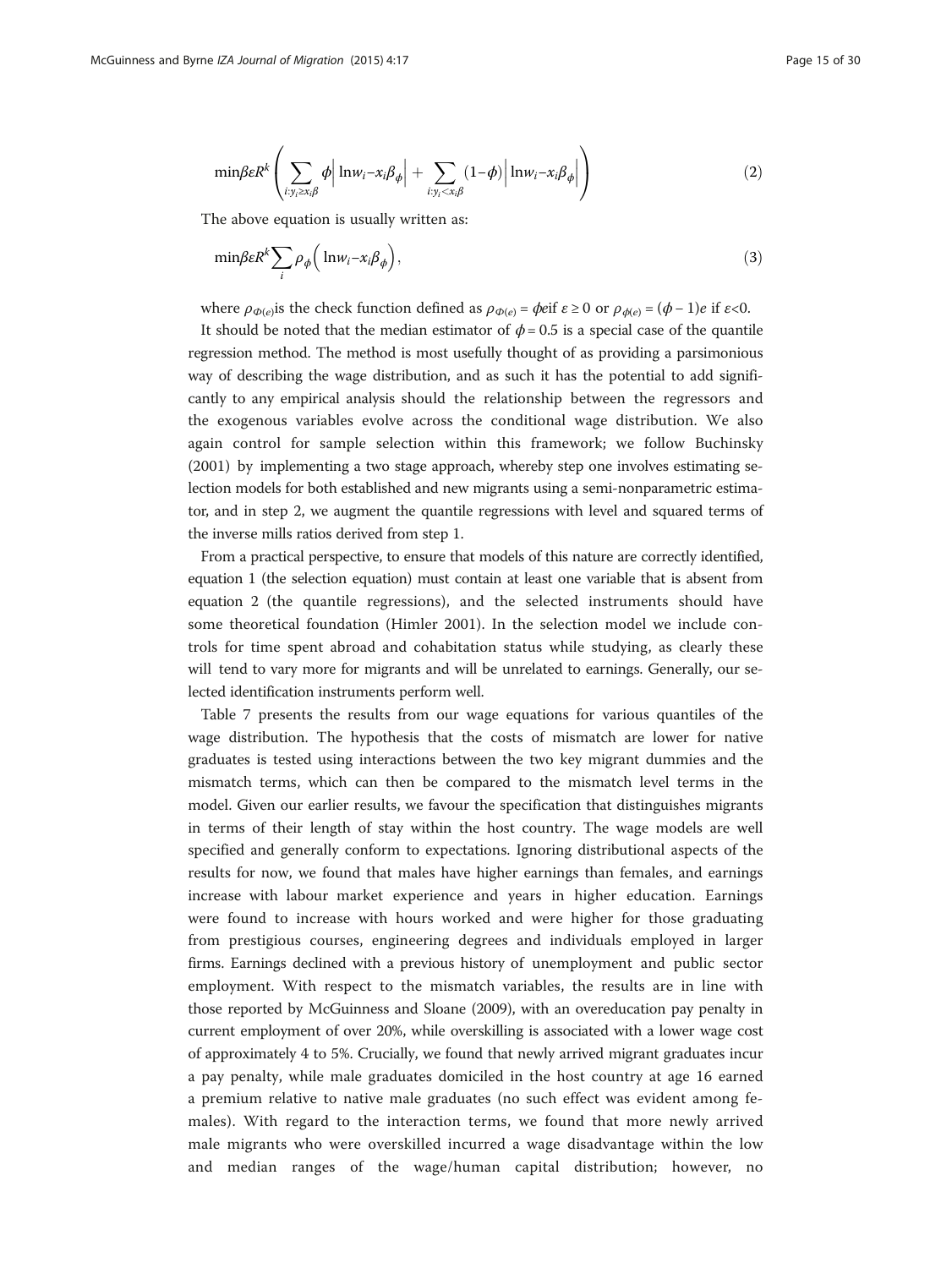|                  | (1)        | (2)        | (3)        | (4)        | (5)        |
|------------------|------------|------------|------------|------------|------------|
| VARIABLES        | Q.2        | Q.A        | Q.5        | Q.7        | Q.9        |
| Overedjob1       | $-0.02*$   | $-0.05***$ | $-0.06***$ | $-0.07***$ | $-0.08***$ |
|                  | (0.013)    | (0.010)    | (0.010)    | (0.011)    | (0.014)    |
| Overskilljob1    | $-0.00$    | 0.01       | 0.00       | $-0.01$    | $-0.00$    |
|                  | (0.012)    | (0.010)    | (0.009)    | (0.010)    | (0.013)    |
| Overed now       | $-0.26***$ | $-0.27***$ | $-0.26***$ | $-0.22***$ | $-0.20***$ |
|                  | (0.018)    | (0.014)    | (0.014)    | (0.015)    | (0.019)    |
| Overskilled now  | $-0.05***$ | $-0.05***$ | $-0.04***$ | $-0.05***$ | $-0.04***$ |
|                  | (0.016)    | (0.013)    | (0.012)    | (0.014)    | (0.017)    |
| Overed*estab mig | 0.11       | 0.06       | $0.13*$    | 0.12       | $-0.02$    |
|                  | (0.096)    | (0.076)    | (0.074)    | (0.082)    | (0.104)    |
| Oversk*estab mig | 0.01       | 0.01       | $-0.06$    | $-0.06$    | $-0.08$    |
|                  | (0.080)    | (0.064)    | (0.062)    | (0.069)    | (0.088)    |
| Overed*new mig   | 0.18       | 0.08       | $-0.03$    | $-0.24*$   | $-0.05$    |
|                  | (0.165)    | (0.132)    | (0.127)    | (0.142)    | (0.181)    |
| Oversk*new mig   | $-0.38***$ | $-0.44***$ | $-0.38***$ | $-0.16$    | $-0.12$    |
|                  | (0.132)    | (0.105)    | (0.101)    | (0.113)    | (0.144)    |
| Male             | $0.09***$  | $0.10***$  | $0.10***$  | $0.10***$  | $0.13***$  |
|                  | (0.009)    | (0.007)    | (0.007)    | (0.008)    | (0.010)    |
| Labour exp       | $0.00***$  | $0.00***$  | $0.00***$  | $0.00***$  | $0.00***$  |
|                  | (0.000)    | (0.000)    | (0.000)    | (0.000)    | (0.000)    |
| Age              | 0.00       | $-0.00$    | $-0.00$    | $-0.00$    | $-0.00**$  |
|                  | (0.002)    | (0.001)    | (0.001)    | (0.001)    | (0.002)    |
| Years HE         | $0.05***$  | $0.06***$  | $0.06***$  | $0.07***$  | $0.09***$  |
|                  | (0.006)    | (0.004)    | (0.004)    | (0.005)    | (0.006)    |
| Humanities       | 0.01       | 0.02       | 0.02       | 0.01       | 0.01       |
|                  | (0.013)    | (0.010)    | (0.010)    | (0.011)    | (0.014)    |
| Social           | $0.06***$  | $0.07***$  | $0.08***$  | $0.08***$  | $0.10***$  |
|                  | (0.012)    | (0.010)    | (0.009)    | (0.010)    | (0.013)    |
| Science          | $0.06***$  | $0.07***$  | $0.07***$  | $0.06***$  | $0.03*$    |
|                  | (0.016)    | (0.012)    | (0.012)    | (0.013)    | (0.017)    |
| Engineering      | $0.13***$  | $0.12***$  | $0.13***$  | $0.11***$  | $0.12***$  |
|                  | (0.015)    | (0.012)    | (0.012)    | (0.013)    | (0.017)    |
| Unemploy hist    | $-0.04***$ | $-0.07***$ | $-0.07***$ | $-0.07***$ | $-0.09***$ |
|                  | (0.009)    | (0.007)    | (0.007)    | (0.008)    | (0.010)    |
| Estab migrant    | 0.39       | $0.44**$   | $0.65***$  | $0.95***$  | $1.32***$  |
|                  | (0.268)    | (0.214)    | (0.207)    | (0.231)    | (0.293)    |
| New migrant      | $-0.30$    | $-1.11***$ | $-1.33***$ | $-1.86***$ | $-2.01***$ |
|                  | (0.465)    | (0.371)    | (0.358)    | (0.400)    | (0.508)    |
| Course employer  | $0.03***$  | $0.02***$  | $0.02***$  | $0.02***$  | $0.03***$  |
|                  | (0.009)    | (0.007)    | (0.007)    | (0.008)    | (0.010)    |

<span id="page-15-0"></span>Table 7 Quantile wage equations: all employees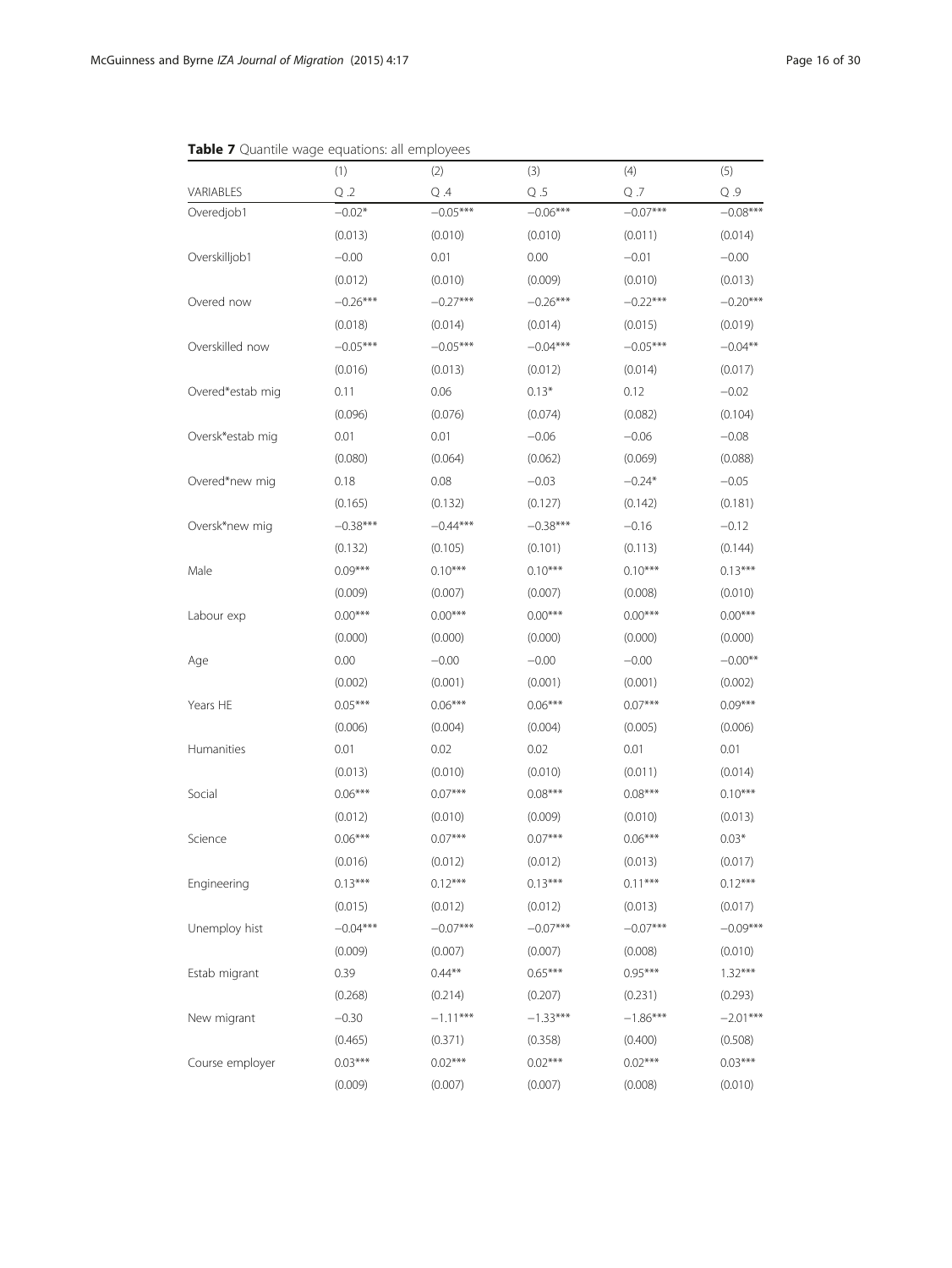Table 7 Quantile wage equations: all employees (Continued)

| Course prestige   | $0.03***$  | $0.03***$  | $0.03***$  | $0.03***$  | $0.03***$  |
|-------------------|------------|------------|------------|------------|------------|
|                   | (0.010)    | (0.008)    | (0.007)    | (0.008)    | (0.010)    |
| Vocational course | $0.03***$  | $0.02***$  | $0.02***$  | 0.01       | 0.01       |
|                   | (0.009)    | (0.007)    | (0.007)    | (0.008)    | (0.010)    |
| Fieldmatchnow     | $-0.01$    | 0.01       | 0.02       | 0.02       | 0.00       |
|                   | (0.015)    | (0.012)    | (0.011)    | (0.012)    | (0.016)    |
| Fieldrelatednow   | 0.02       | $0.03***$  | $0.03***$  | $0.02*$    | $-0.00$    |
|                   | (0.013)    | (0.010)    | (0.010)    | (0.011)    | (0.014)    |
| Hours             | $0.02***$  | $0.02***$  | $0.02***$  | $0.01***$  | $0.01***$  |
|                   | (0.001)    | (0.000)    | (0.000)    | (0.000)    | (0.001)    |
| R&D Firm          | 0.01       | $0.01***$  | $0.01***$  | $0.02***$  | $0.02***$  |
|                   | (0.008)    | (0.007)    | (0.006)    | (0.007)    | (0.009)    |
| Size 50-99        | $0.09***$  | $0.06***$  | $0.05***$  | $0.04***$  | 0.02       |
|                   | (0.016)    | (0.013)    | (0.012)    | (0.014)    | (0.017)    |
| Size 100-249      | $0.08***$  | $0.06***$  | $0.05***$  | $0.04***$  | $0.04***$  |
|                   | (0.014)    | (0.011)    | (0.011)    | (0.012)    | (0.016)    |
| Size 250-999      | $0.08***$  | $0.07***$  | $0.07***$  | $0.06***$  | $0.08***$  |
|                   | (0.013)    | (0.010)    | (0.010)    | (0.011)    | (0.014)    |
| Size 1000+        | $0.14***$  | $0.13***$  | $0.12***$  | $0.11***$  | $0.12***$  |
|                   | (0.010)    | (0.008)    | (0.008)    | (0.009)    | (0.011)    |
| Public sector     | $-0.06***$ | $-0.05***$ | $-0.04***$ | $-0.04***$ | $-0.04***$ |
|                   | (0.009)    | (0.007)    | (0.007)    | (0.008)    | (0.010)    |
| N of employers    | $-0.01***$ | $-0.00**$  | $-0.00***$ | $-0.00$    | $-0.00$    |
|                   | (0.002)    | (0.002)    | (0.002)    | (0.002)    | (0.002)    |
| Supervisor        | $0.06***$  | $0.06***$  | $0.06***$  | $0.07***$  | $0.08***$  |
|                   | (0.009)    | (0.007)    | (0.007)    | (0.008)    | (0.010)    |
| Italy             | $-0.70***$ | $-0.65***$ | $-0.63***$ | $-0.59***$ | $-0.51***$ |
|                   | (0.021)    | (0.017)    | (0.016)    | (0.018)    | (0.023)    |
| Spain             | $-0.76***$ | $-0.71***$ | $-0.68***$ | $-0.62***$ | $-0.54***$ |
|                   | (0.019)    | (0.015)    | (0.015)    | (0.016)    | (0.021)    |
| France            | $-0.31***$ | $-0.30***$ | $-0.29***$ | $-0.28***$ | $-0.30***$ |
|                   | (0.022)    | (0.018)    | (0.017)    | (0.019)    | (0.024)    |
| Austria           | $-0.26***$ | $-0.26***$ | $-0.26***$ | $-0.25***$ | $-0.20***$ |
|                   | (0.022)    | (0.018)    | (0.017)    | (0.019)    | (0.024)    |
| Netherlands       | $-0.13***$ | $-0.14***$ | $-0.16***$ | $-0.17***$ | $-0.21***$ |
|                   | (0.019)    | (0.015)    | (0.015)    | (0.017)    | (0.021)    |
| UK                | $-0.17***$ | $-0.12***$ | $-0.09***$ | $-0.02$    | $0.07***$  |
|                   | (0.023)    | (0.019)    | (0.018)    | (0.020)    | (0.026)    |
| Finland           | $-0.15***$ | $-0.19***$ | $-0.19***$ | $-0.20***$ | $-0.23***$ |
|                   | (0.020)    | (0.016)    | (0.015)    | (0.017)    | (0.022)    |
| Norway            | $0.14***$  | $0.10***$  | $0.09***$  | $0.07***$  | $0.08***$  |
|                   | (0.020)    | (0.016)    | (0.015)    | (0.017)    | (0.021)    |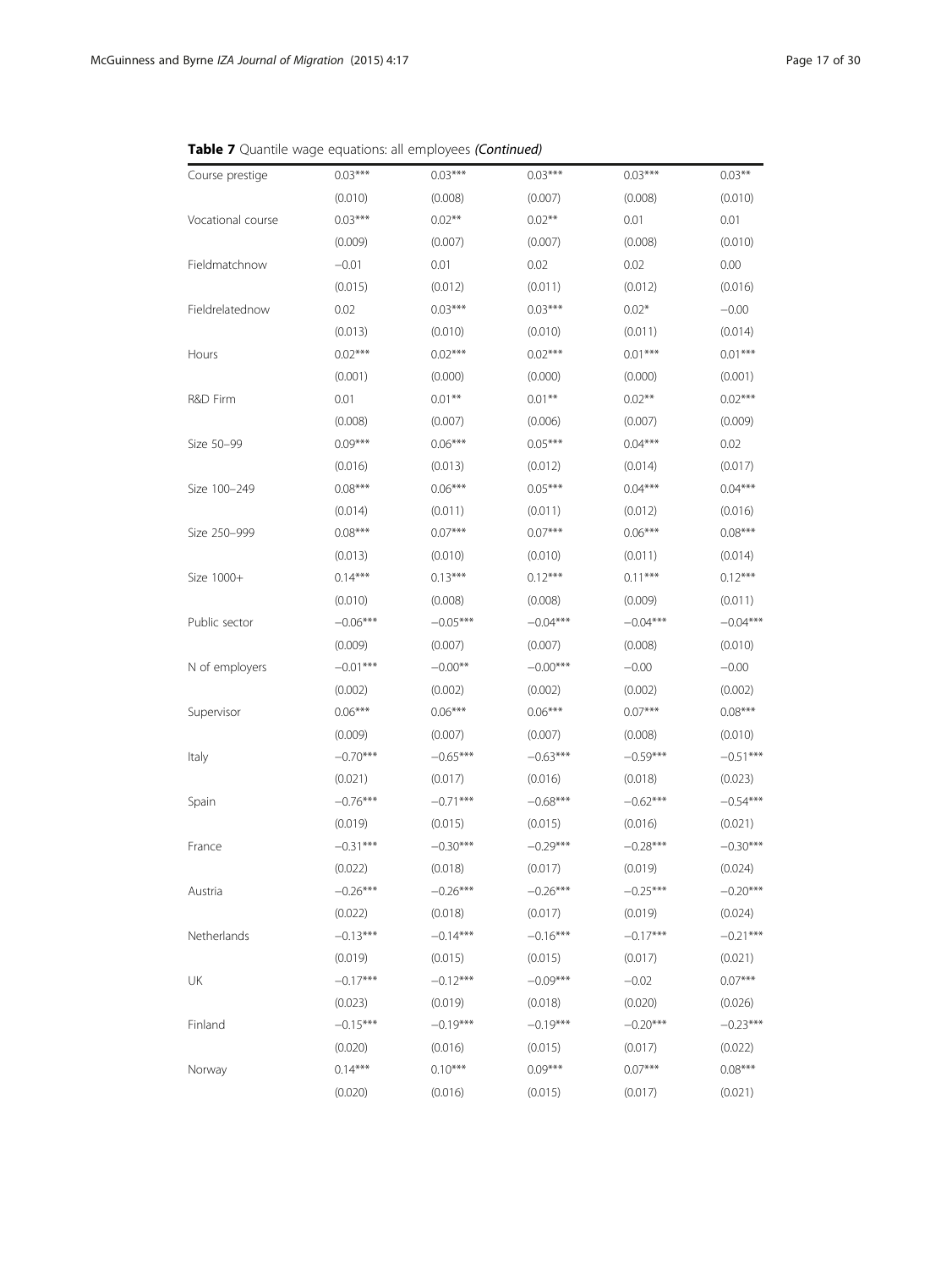| Portugal              | $-0.93***$ | $-0.91***$ | $-0.87***$ | $-0.83***$ | $-0.77***$ |
|-----------------------|------------|------------|------------|------------|------------|
|                       | (0.031)    | (0.025)    | (0.024)    | (0.027)    | (0.034)    |
| Belgium               | $-0.16***$ | $-0.16***$ | $-0.17***$ | $-0.19***$ | $-0.21***$ |
|                       | (0.023)    | (0.018)    | (0.018)    | (0.020)    | (0.025)    |
| Oldmills              | $-0.11$    | 0.01       | $-0.13$    | $-0.35*$   | $-0.21$    |
|                       | (0.220)    | (0.175)    | (0.169)    | (0.189)    | (0.240)    |
| Oldmills2             | $0.24*$    | $0.43***$  | $0.42***$  | $0.41***$  | $0.88***$  |
|                       | (0.135)    | (0.108)    | (0.104)    | (0.116)    | (0.148)    |
| <b>Newmills</b>       | $-0.70*$   | 0.12       | 0.33       | $0.77***$  | 0.48       |
|                       | (0.400)    | (0.319)    | (0.308)    | (0.344)    | (0.436)    |
| Newmills <sub>2</sub> | $-0.95***$ | $-0.80***$ | $-0.79***$ | $-0.80***$ | $-1.32***$ |
|                       | (0.316)    | (0.252)    | (0.243)    | (0.272)    | (0.345)    |
| Constant              | $6.30***$  | $7.25***$  | $7.45***$  | $8.01***$  | $8.19***$  |
|                       | (0.435)    | (0.347)    | (0.335)    | (0.374)    | (0.475)    |
| Pseudo $R^2$          | 0.407      | 0.394      | 0.381      | 0.340      | 0.278      |
| Observations          | 12,622     | 12,622     | 12,622     | 12,622     | 12,622     |

Table 7 Quantile wage equations: all employees (Continued)

\*\*\*p < 0.01, \*\*p < 0.05, \*p < 0.1

differential aspects were observed with regard to either migrants with longer domicile or overeducation. The selection terms indicate that newly arrived (established) migrants, a priori, have lower (higher) than expected average earnings by virtue of their observable human capital characteristics.

Regarding the distributional aspects of the results, and assuming that an individual's position in the wage distribution reflects their productivity potential, the model suggests that the disproportional wage penalty associated with overskilling incurred by newly arrived migrants is restricted to those with low to median levels of human capital. Newly arrived migrants with above average levels of human capital incur no additional penalty as a consequence of becoming mismatched. With respect to the distributional spread of the remaining covariates in the model, while most impacts are relatively stable throughout the distribution, some notable patterns are evident. For instance, the return to vocational programmes and field related employment is only significant within the lower to median portions of the wage distribution.

Disaggregating our models by gender, some substantial differences become apparent. We find that within the male distribution (Table [8](#page-18-0)), the premium to established migrants is positive and rising throughout the wage/human capital distribution, while for newly arrived migrants it is negative only in the upper regions of the wage/human capital distributions. Within the female model, the wage penalty for newly arrived migrants is relatively persistent throughout, while a pay premium is only evident for long-term migrants at the very top of the wage/human capital distribution. Regarding the migrant/mismatch interactions, the results indicate that newly arrived male migrants incur a higher pay penalty from overskilling relative to natives. Within the female distribution (Table [9](#page-19-0)), relative to mismatched natives, newly arrived migrants who are overeducated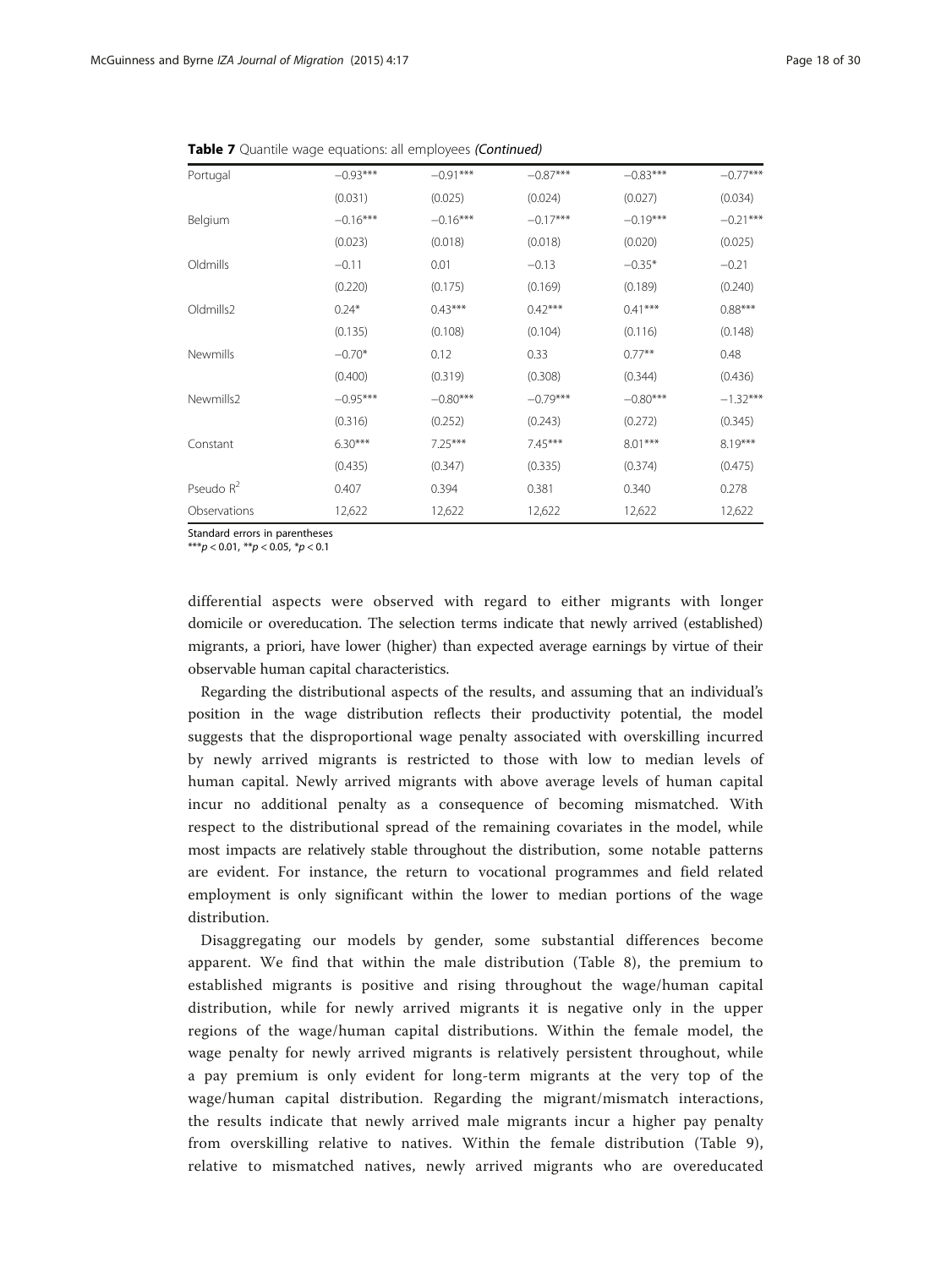|                  | (1)        | (2)        | (3)        | (4)        | (5)        |
|------------------|------------|------------|------------|------------|------------|
| VARIABLES        | Q.2        | Q.A        | Q.5        | Q.7        | Q.0        |
| Overedjob1       | $-0.06***$ | $-0.08***$ | $-0.05***$ | $-0.08***$ | $-0.09***$ |
|                  | (0.020)    | (0.018)    | (0.016)    | (0.019)    | (0.024)    |
| Overskilljob1    | $-0.00$    | 0.00       | $-0.00$    | $-0.02$    | $-0.02$    |
|                  | (0.017)    | (0.015)    | (0.014)    | (0.016)    | (0.021)    |
| Overed now       | $-0.26***$ | $-0.24***$ | $-0.23***$ | $-0.18***$ | $-0.20***$ |
|                  | (0.028)    | (0.024)    | (0.022)    | (0.026)    | (0.033)    |
| Overskilled now  | $-0.02$    | $-0.05***$ | $-0.02$    | $-0.03$    | $-0.02$    |
|                  | (0.023)    | (0.020)    | (0.018)    | (0.021)    | (0.027)    |
| Overed*estab mig | 0.04       | $-0.11$    | $-0.10$    | 0.03       | 0.28       |
|                  | (0.164)    | (0.142)    | (0.128)    | (0.154)    | (0.196)    |
| Oversk*estab mig | 0.03       | $-0.09$    | $-0.13$    | $-0.11$    | $-0.43***$ |
|                  | (0.134)    | (0.116)    | (0.104)    | (0.126)    | (0.160)    |
| Overed*new mig   | 0.04       | $-0.00$    | $-0.17$    | 0.08       | $-0.08$    |
|                  | (0.218)    | (0.189)    | (0.170)    | (0.205)    | (0.260)    |
| Oversk*new mig   | $-0.74***$ | $-0.45***$ | $-0.53***$ | $-0.84***$ | $-0.31$    |
|                  | (0.218)    | (0.189)    | (0.169)    | (0.205)    | (0.260)    |
| Estab migrant    | $0.66*$    | $0.96***$  | $0.82***$  | $1.00***$  | $1.31***$  |
|                  | (0.359)    | (0.311)    | (0.279)    | (0.337)    | (0.427)    |
| New migrant      | $-0.08$    | $-0.62$    | $-1.13***$ | $-0.66$    | $-1.93***$ |
|                  | (0.679)    | (0.589)    | (0.528)    | (0.638)    | (0.809)    |
| Oldmills         | $-4.84$    | $-10.87**$ | $-9.09**$  | $-7.44$    | $-8.94$    |
|                  | (6.260)    | (5.090)    | (4.501)    | (5.415)    | (7.528)    |
| Oldmills2        | 0.22       | $0.28*$    | $0.31***$  | $0.38***$  | $0.69***$  |
|                  | (0.170)    | (0.147)    | (0.132)    | (0.160)    | (0.203)    |
| Newmills         | $-1.10*$   | $-0.50$    | 0.26       | $-0.65$    | 0.94       |
|                  | (0.610)    | (0.529)    | (0.474)    | (0.573)    | (0.727)    |
| Newmills2        | $-1.19***$ | $-1.02**$  | $-0.65*$   | $-1.34***$ | $-0.75$    |
|                  | (0.463)    | (0.401)    | (0.360)    | (0.435)    | (0.552)    |
| Pseudo $R^2$     | 0.399      | 0.381      | 0.368      | 0.334      | 0.267      |
| Observations     | 5018       | 5018       | 5018       | 5018       | 5018       |

<span id="page-18-0"></span>Table 8 Quantile wage equations (selected coefficients): males

 $***p<0.01,$   $**p<0.05,$   $*p<0.1$ 

(overskilled) and located at the bottom (top) of the wage/human capital distribution incur larger pay penalties.

## Job Satisfaction

With respect to job satisfaction, respondents were asked to rate their level of satisfaction with their current work on a scale from 1 to 5, where 1 was very dissatisfied and 5 very satisfied; we classify individuals responding 4 or 5 to this question as being job satisfied. The model specification approach is similar to that adopted for the wage equations; however, as the dependant variable is binary in nature, this rules out the use of quantile regression as a control for unobserved heterogeneity (Table [10](#page-20-0)).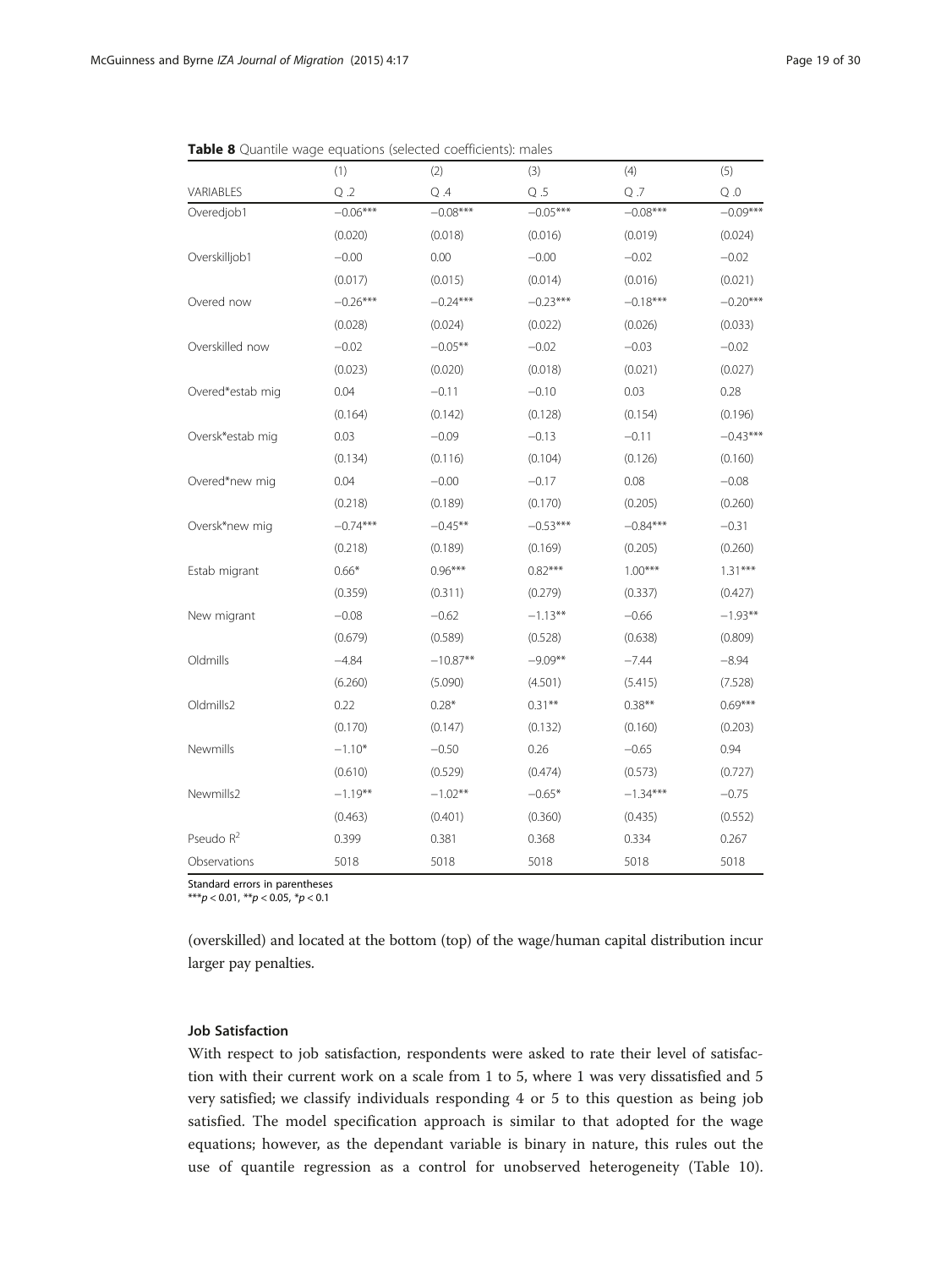|                  | (1)        | (2)        | (3)        | (4)        | (5)        |
|------------------|------------|------------|------------|------------|------------|
| VARIABLES        | Q.2        | Q.A        | Q.5        | Q.7        | Q.0        |
| Overedjob1       | $-0.02$    | $-0.05***$ | $-0.05***$ | $-0.08***$ | $-0.08***$ |
|                  | (0.017)    | (0.013)    | (0.013)    | (0.014)    | (0.017)    |
| Overskilljob1    | 0.01       | 0.01       | 0.01       | $-0.00$    | 0.01       |
|                  | (0.016)    | (0.013)    | (0.013)    | (0.013)    | (0.017)    |
| Overed now       | $-0.25***$ | $-0.27***$ | $-0.25***$ | $-0.23***$ | $-0.19***$ |
|                  | (0.023)    | (0.018)    | (0.018)    | (0.018)    | (0.024)    |
| Overskilled now  | $-0.07***$ | $-0.05***$ | $-0.07***$ | $-0.06***$ | $-0.07***$ |
|                  | (0.022)    | (0.017)    | (0.017)    | (0.017)    | (0.022)    |
| Overed*estab mig | 0.13       | 0.07       | 0.11       | 0.11       | $-0.04$    |
|                  | (0.118)    | (0.093)    | (0.093)    | (0.096)    | (0.122)    |
| Oversk*estab mig | 0.05       | 0.05       | $-0.01$    | $-0.01$    | $-0.07$    |
|                  | (0.101)    | (0.079)    | (0.079)    | (0.081)    | (0.103)    |
| Overed*new mig   | 0.21       | $-0.26$    | $-0.26$    | $-0.47**$  | $-0.55***$ |
|                  | (0.245)    | (0.191)    | (0.193)    | (0.197)    | (0.251)    |
| Oversk*new mig   | $-0.44**$  | 0.01       | $-0.15$    | $-0.01$    | $-0.10$    |
|                  | (0.172)    | (0.135)    | (0.135)    | (0.139)    | (0.176)    |
| Estab migrant    | 0.18       | $-0.11$    | $-0.02$    | 0.48       | $1.30***$  |
|                  | (0.431)    | (0.337)    | (0.340)    | (0.348)    | (0.443)    |
| New migrant      | $-0.61$    | $-1.29**$  | $-1.28**$  | $-2.03***$ | $-2.57***$ |
|                  | (0.642)    | (0.502)    | (0.505)    | (0.518)    | (0.658)    |
| Oldmills         | $-0.05$    | 0.43       | 0.37       | 0.01       | $-0.07$    |
|                  | (0.337)    | (0.264)    | (0.266)    | (0.272)    | (0.346)    |
| Oldmills2        | 0.15       | $0.45***$  | $0.44***$  | $0.44**$   | $1.03***$  |
|                  | (0.235)    | (0.184)    | (0.185)    | (0.190)    | (0.241)    |
| Newmills         | $-0.07$    | 0.48       | 0.52       | $0.98**$   | 0.33       |
|                  | (0.523)    | (0.409)    | (0.412)    | (0.422)    | (0.536)    |
| Newmills2        | $-0.57$    | $-0.60*$   | $-0.57*$   | $-0.70**$  | $-1.99***$ |
|                  | (0.435)    | (0.340)    | (0.343)    | (0.351)    | (0.446)    |
| Pseudo $R^2$     | 0.402      | 0.372      | 0.353      | 0.306      | 0.253      |
| Observations     | 7604       | 7604       | 7604       | 7604       | 7604       |

<span id="page-19-0"></span>Table 9 Quantile wage equations (selected coefficients): females

\*\*\*p < 0.01, \*\*p < 0.05, \*p < 0.1

Furthermore, the estimation of a treatment model cannot be easily accommodated, with sample size restrictions again ruling out the possibility of using PSM in terms of both immigration and mismatch status. In order to account, at least to some extent, for the influences of selection, we estimate an augmented regression, within which the individual predicted probability of each migrant status is included in the model as an additional covariate (see Card and De La Rica [2006\)](#page-28-0). In our initial specification we find job satisfaction to be positively related to studying in the area of education/humanities, undertaking a course perceived to have a good reputation among employers, that is prestigious and vocational in nature, being employed in a job related to ones field of study, employed in an R&D intensive firm and working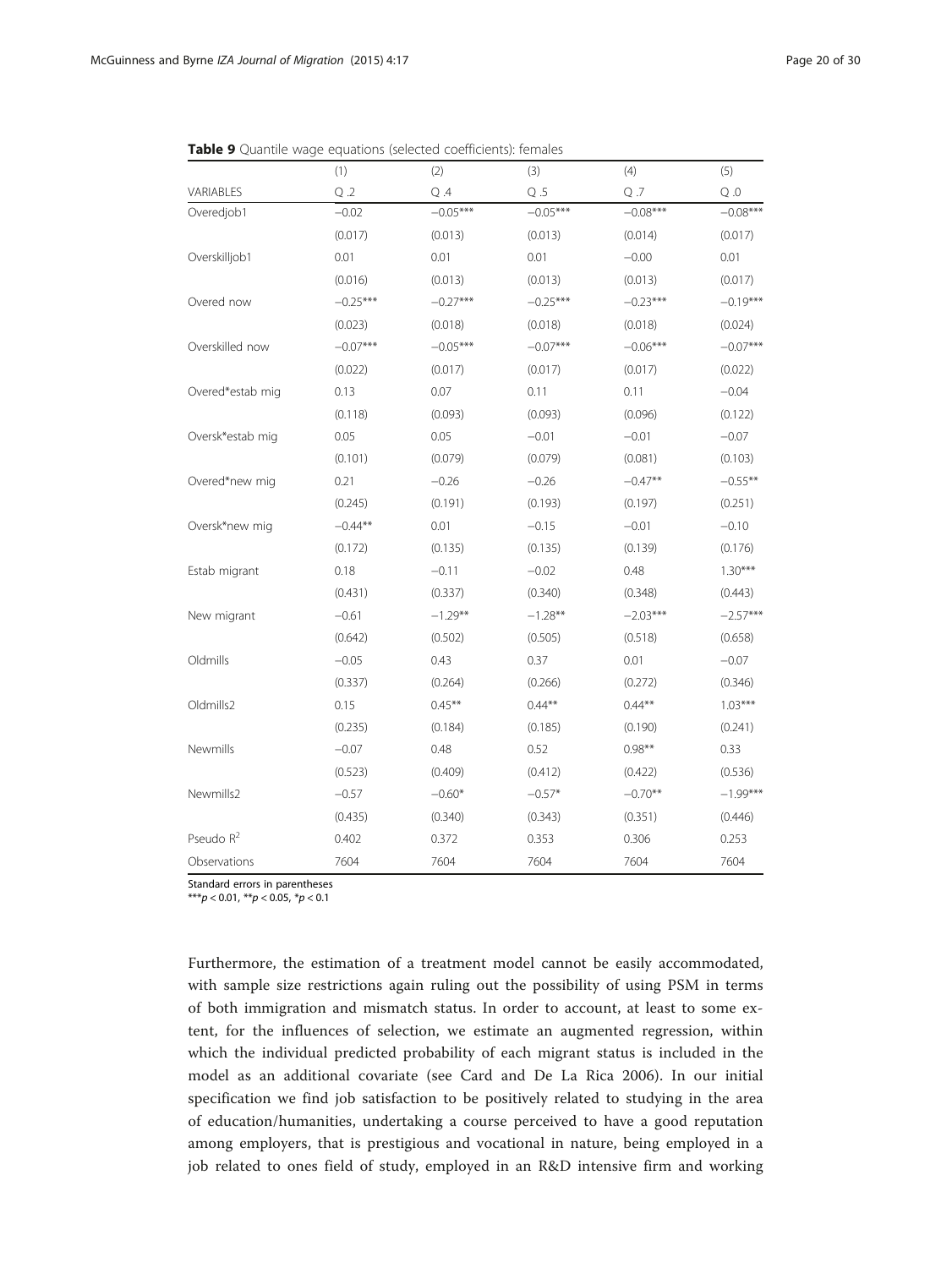|                         | (1)        | (2)        | (3)        | (4)        | (5)        |
|-------------------------|------------|------------|------------|------------|------------|
| VARIABLES               | Spec1      | Spec2      | Spec3      | Male       | Female     |
| Overedjob1              | $-0.00$    | $-0.00$    | $-0.00$    | $-0.01$    | $-0.00$    |
|                         | (0.014)    | (0.014)    | (0.014)    | (0.023)    | (0.017)    |
| Overskilljob1           | $-0.02*$   | $-0.02*$   | $-0.02$    | $-0.02$    | $-0.02$    |
|                         | (0.013)    | (0.013)    | (0.013)    | (0.020)    | (0.017)    |
| Overed now              | $-0.17***$ | $-0.17***$ | $-0.18***$ | $-0.18***$ | $-0.18***$ |
|                         | (0.018)    | (0.018)    | (0.018)    | (0.032)    | (0.023)    |
| Overskilled now         | $-0.28***$ | $-0.28***$ | $-0.28***$ | $-0.28***$ | $-0.27***$ |
|                         | (0.016)    | (0.016)    | (0.017)    | (0.026)    | (0.022)    |
| overed*Estab migrant    |            |            | 0.12       | 0.31       | 0.06       |
|                         |            |            | (0.098)    | (0.193)    | (0.117)    |
| overskill*Estab migrant |            |            | $-0.01$    | $-0.11$    | 0.03       |
|                         |            |            | (0.085)    | (0.157)    | (0.101)    |
| Overed*new migrant      |            |            | 0.01       | $-0.06$    | 0.02       |
|                         |            |            | (0.205)    | (0.291)    | (0.284)    |
| Oversk*new migrant      |            |            | $-0.15$    |            | $-0.04$    |
|                         |            |            | (0.157)    |            | (0.182)    |
| Male                    | $-0.02*$   | $-0.02*$   | $-0.01$    |            |            |
|                         | (0.009)    | (0.009)    | (0.010)    |            |            |
| Labour exp              | 0.00       | 0.00       | $0.00*$    | $0.00**$   | 0.00       |
|                         | (0.000)    | (0.000)    | (0.000)    | (0.001)    | (0.001)    |
| Age                     | $-0.00***$ | $-0.00***$ | $-0.01***$ | $-0.01***$ | $-0.00*$   |
|                         | (0.001)    | (0.001)    | (0.002)    | (0.003)    | (0.002)    |
| Years HE                | $-0.01**$  | $-0.01**$  | $-0.01**$  | 0.00       | $-0.02***$ |
|                         | (0.005)    | (0.005)    | (0.005)    | (0.009)    | (0.007)    |
| Humanities              | $0.05***$  | $0.05***$  | $0.05***$  | $0.05*$    | $0.05***$  |
|                         | (0.014)    | (0.014)    | (0.015)    | (0.030)    | (0.017)    |
| Social                  | 0.00       | 0.00       | 0.01       | 0.01       | 0.01       |
|                         | (0.013)    | (0.013)    | (0.013)    | (0.024)    | (0.016)    |
| Science                 | 0.02       | 0.02       | 0.02       | 0.03       | 0.02       |
|                         | (0.017)    | (0.017)    | (0.017)    | (0.027)    | (0.022)    |
| Engineering             | $-0.00$    | $-0.00$    | $-0.00$    | 0.01       | $-0.02$    |
|                         | (0.016)    | (0.016)    | (0.016)    | (0.024)    | (0.024)    |
| Unemploy hist           | $-0.03***$ | $-0.03***$ | $-0.03***$ | $-0.03*$   | $-0.03**$  |
|                         | (0.010)    | (0.010)    | (0.010)    | (0.016)    | (0.013)    |
| Migrant                 | $-0.07***$ |            |            |            |            |
|                         | (0.023)    |            |            |            |            |
| Estab migrant           |            | $-0.04$    | $-0.05*$   | 0.03       | $-0.10***$ |
|                         |            | (0.028)    | (0.031)    | (0.054)    | (0.039)    |
| New migrant             |            | $-0.13***$ | $-0.12***$ | $-0.09$    | $-0.14***$ |
|                         |            | (0.039)    | (0.041)    | (0.068)    | (0.051)    |

<span id="page-20-0"></span>Table 10 Probability of job satisfaction (probit, marginal effects)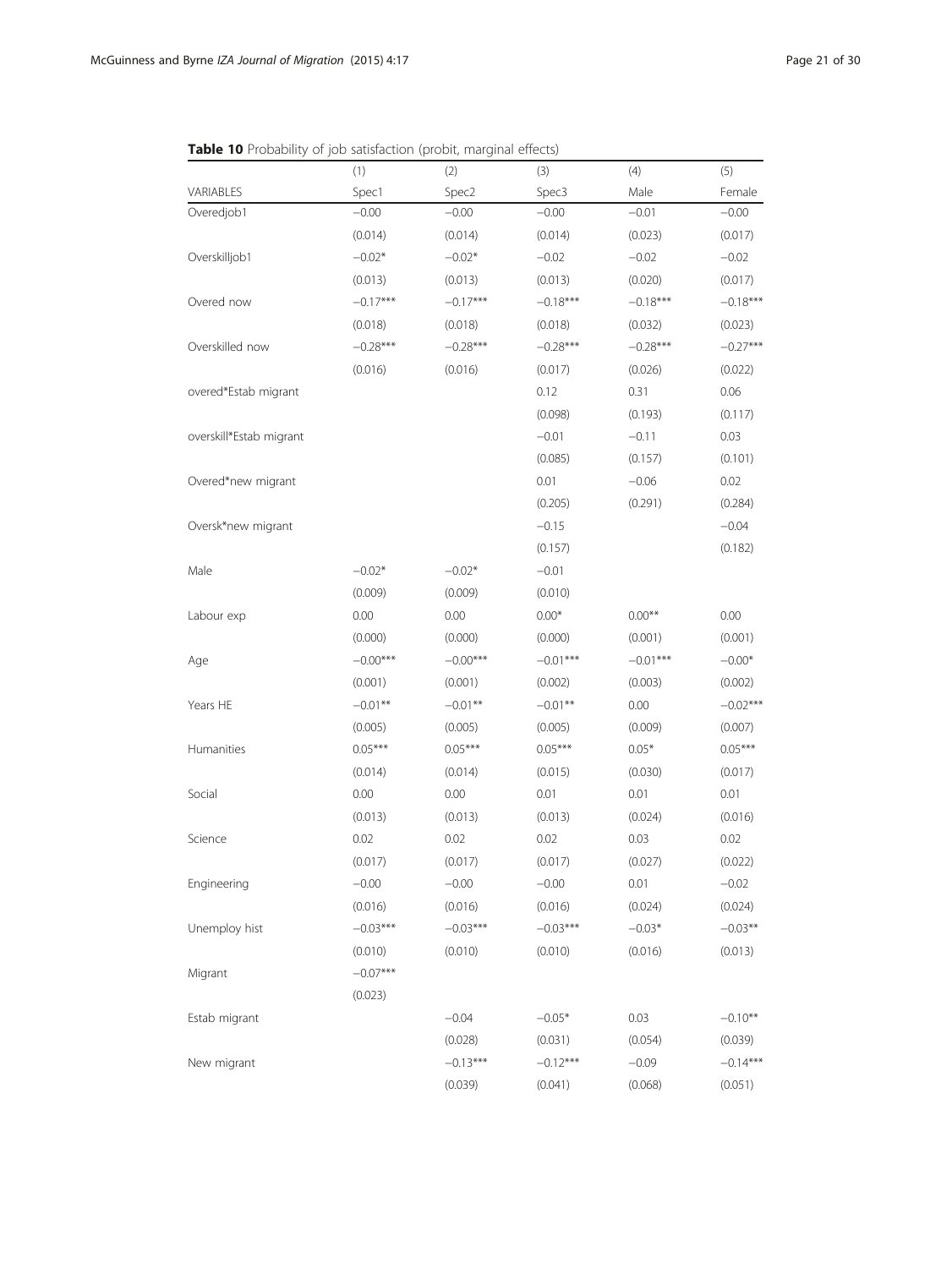| Course employer   | $0.04***$  | $0.04***$  | $0.04***$  | $0.05***$  | $0.03***$  |
|-------------------|------------|------------|------------|------------|------------|
|                   | (0.009)    | (0.009)    | (0.009)    | (0.015)    | (0.012)    |
| Course prestige   | $0.04***$  | $0.03***$  | $0.03***$  | $0.04***$  | 0.02       |
|                   | (0.010)    | (0.010)    | (0.010)    | (0.016)    | (0.014)    |
| Vocational course | $0.03***$  | $0.03***$  | $0.03***$  | $0.03***$  | $0.03***$  |
|                   | (0.010)    | (0.010)    | (0.010)    | (0.015)    | (0.013)    |
| Fieldmatchnow     | $0.06***$  | $0.06***$  | $0.05***$  | $0.04*$    | $0.06***$  |
|                   | (0.015)    | (0.015)    | (0.015)    | (0.025)    | (0.020)    |
| Fieldrelatednow   | 0.01       | 0.01       | 0.01       | 0.00       | 0.01       |
|                   | (0.014)    | (0.014)    | (0.014)    | (0.022)    | (0.017)    |
| Hours             | 0.00       | 0.00       | 0.00       | 0.00       | 0.00       |
|                   | (0.001)    | (0.001)    | (0.001)    | (0.001)    | (0.001)    |
| R&D Firm          | $0.11***$  | $0.11***$  | $0.11***$  | $0.13***$  | $0.11***$  |
|                   | (0.009)    | (0.009)    | (0.009)    | (0.014)    | (0.012)    |
| Size 50-99        | $-0.01$    | $-0.01$    | $-0.01$    | 0.01       | $-0.03$    |
|                   | (0.017)    | (0.017)    | (0.017)    | (0.029)    | (0.022)    |
| Size 100-249      | $-0.02$    | $-0.02$    | $-0.02$    | $-0.01$    | $-0.03$    |
|                   | (0.015)    | (0.015)    | (0.016)    | (0.027)    | (0.020)    |
| Size 250-999      | $-0.02*$   | $-0.02*$   | $-0.02*$   | $-0.02$    | $-0.03$    |
|                   | (0.014)    | (0.014)    | (0.014)    | (0.023)    | (0.017)    |
| Size 1000+        | 0.00       | 0.00       | $-0.00$    | 0.00       | $-0.01$    |
|                   | (0.011)    | (0.011)    | (0.011)    | (0.018)    | (0.015)    |
| Public sector     | $0.09***$  | $0.09***$  | $0.09***$  | $0.09***$  | $0.10***$  |
|                   | (0.010)    | (0.010)    | (0.010)    | (0.018)    | (0.013)    |
| N of employers    | 0.00       | 0.00       | $-0.00$    | 0.00       | $-0.00$    |
|                   | (0.002)    | (0.002)    | (0.002)    | (0.004)    | (0.003)    |
| Supervisor        | $0.02***$  | $0.02***$  | $0.02***$  | $0.04***$  | 0.01       |
|                   | (0.009)    | (0.009)    | (0.009)    | (0.015)    | (0.012)    |
| Italy             | $-0.13***$ | $-0.13***$ | $-0.11***$ | $-0.09**$  | $-0.11***$ |
|                   | (0.021)    | (0.021)    | (0.029)    | (0.043)    | (0.040)    |
| Spain             | $-0.05***$ | $-0.05***$ | $-0.04$    | $-0.03$    | $-0.04$    |
|                   | (0.020)    | (0.020)    | (0.024)    | (0.036)    | (0.033)    |
| France            | $-0.03$    | $-0.03$    | $-0.02$    | $-0.01$    | $-0.02$    |
|                   | (0.024)    | (0.024)    | (0.025)    | (0.040)    | (0.034)    |
| Austria           | 0.03       | 0.04       | 0.04       | 0.05       | 0.02       |
|                   | (0.024)    | (0.024)    | (0.024)    | (0.035)    | (0.035)    |
| Netherlands       | $-0.07***$ | $-0.07***$ | $-0.07***$ | $-0.08**$  | $-0.07**$  |
|                   | (0.021)    | (0.021)    | (0.021)    | (0.031)    | (0.029)    |
| UK                | $-0.09***$ | $-0.09***$ | $-0.11***$ | $-0.14***$ | $-0.12***$ |

(0.025) (0.025) (0.037) (0.059) (0.048)

 $(0.021)$   $(0.021)$   $(0.024)$   $(0.037)$   $(0.034)$ 

Finland −0.11\*\*\* −0.11\*\*\* −0.09\*\*\* −0.07\* −0.10\*\*\*

Table 10 Probability of job satisfaction (probit, marginal effects) (Continued)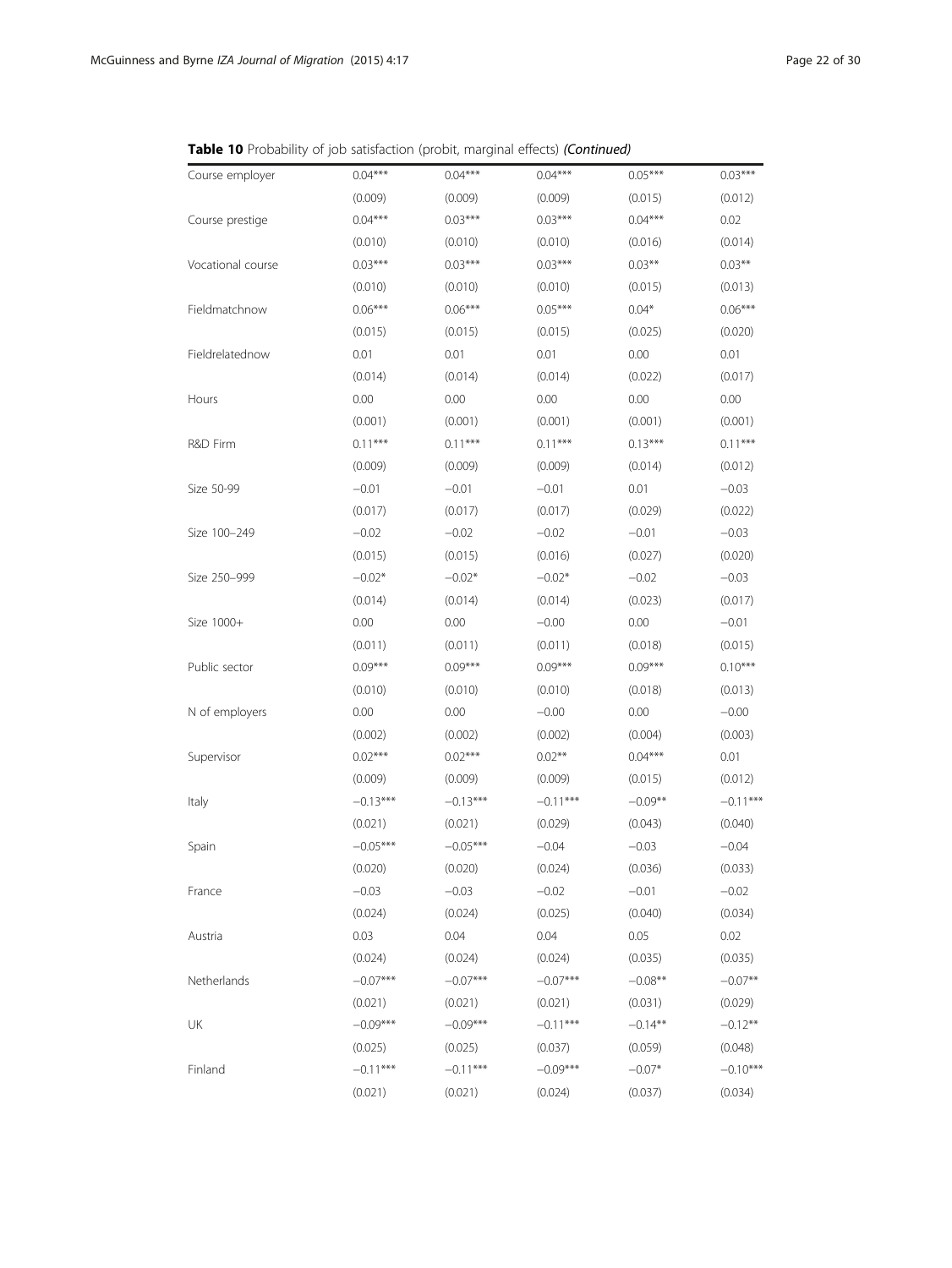| Norway       | $-0.06***$ | $-0.06***$ | $-0.06***$ | $-0.03$    | $-0.08***$ |
|--------------|------------|------------|------------|------------|------------|
|              | (0.021)    | (0.021)    | (0.021)    | (0.031)    | (0.030)    |
| Portugal     | $-0.16***$ | $-0.16***$ | $-0.15***$ | $-0.14***$ | $-0.14***$ |
|              | (0.033)    | (0.033)    | (0.036)    | (0.059)    | (0.047)    |
| Belgium      | $-0.04$    | $-0.04$    | $-0.02$    | $-0.03$    | $-0.01$    |
|              | (0.024)    | (0.024)    | (0.028)    | (0.041)    | (0.039)    |
| Scores       |            |            | 0.50       | $1.44*$    | 0.35       |
|              |            |            | (0.486)    | (0.824)    | (0.621)    |
| Constant     | $0.26***$  | $0.25***$  | $0.26***$  | $0.20**$   | $0.28***$  |
|              | (0.057)    | (0.057)    | (0.057)    | (0.101)    | (0.070)    |
| Pseudo $R^2$ | 0.092      | 0.092      | 0.092      | 0.095      | 0.093      |
| Observations | 13,342     | 13,342     | 13,342     | 5246       | 8091       |

Table 10 Probability of job satisfaction (probit, marginal effects) (Continued)

\*\*\*p < 0.01, \*\*p < 0.05, \*p < 0.1

in the public sector. Job satisfaction was inversely related to age, years spent in higher education and having experienced a previous spell of unemployment. We found that being overeducated in current employment reduced the likelihood of job satisfaction by almost 20%, with the effect considerably larger for overskilling at approximately 30%. Crucially, we found that migrants were 7% less likely to be job satisfied, with this effect almost exclusively driven by a 14% lower probability of job satisfaction among more recent migrants (Specification 2). When we introduce our interaction terms, we do not find that mismatch status among migrant workers exacerbates the already substantial effects of either overeducation or overskilling (Specification 3).

When we estimate the models separately by gender (specifications 4 and 5), we found no evidence of lower job satisfaction among male migrants, and, in fact, established overeducated migrants exhibited a positive interaction effect, which more or less eliminated the level effect for overeducation, suggesting that such migrants do not have lower job satisfaction levels relative to matched workers. It may well be that such workers are being compensating for lower earnings associated with overeducation by other positive job attributes, such as increased security and/or a greater work-life balance. The situation is very different for females, with those domiciled (not domiciled) in the host country at aged 16 found to have a ten (fifteen) per cent lower likelihood of being job satisfied relative to native graduates. While these effects were found not to be exacerbated by the presence of either form of mismatch, they represent important findings in their own right and certainly provide grounds for further research.

## Summary and conclusions

This paper examines the extent to which migrant graduates have a higher exposure to educational and skill mismatch and the degree to which the previously well documented negative impacts of mismatch on earnings and job satisfaction were heightened as a consequence of migrant status. Contrary to previous research, we found little evidence to suggest that migrants had a higher exposure to overeducation. However, female migrants domiciled in the host country at age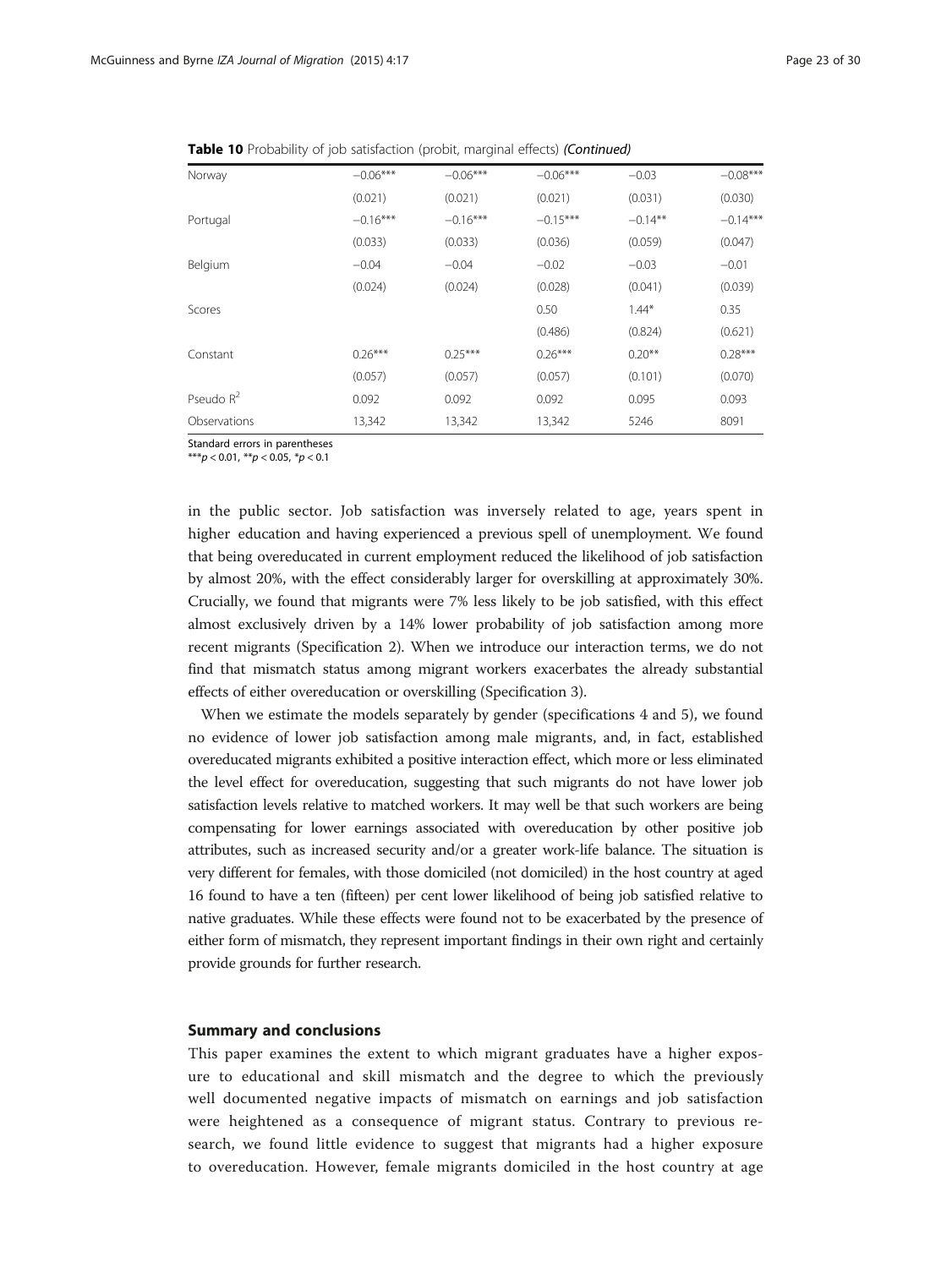16 were found to have a higher exposure to overskilling relative to their native counterparts. With respect to earnings, the research showed that more newly arrived migrants incurred wage penalties which were exacerbated by higher levels of penalisation resulting from overskilling in the male labour market and overeducation in the female labour market. Established migrants were found to enjoy wage premia, particularly within the male labour market, with no evidence of disproportionate wage impacts arising as a consequence of mismatch. In terms of job satisfaction, while there was no evidence to suggest that the negative effects of mismatch were made worse by migrant status, we found that female migrants, particularly newly arrived, had a much lower likelihood of being satisfied in their jobs relative to their native counterparts.

The research presented here is unique in terms of its robustness given that it is free from many of the biases usually associated with studies of migrant workers within the labour market. In addition, the integrity of the results was also ensured with additional checks for the effects of both sample selection bias and unobserved heterogeneity.

## Endnotes

<sup>1</sup>Gender effects have not been found in other studies of mismatch (Battu et al. 2000; McGoldrick and Robst 1996 in the US), and Wolbers [\(2003\)](#page-28-0), in his identification of job mismatch among European school leavers, found that male school leavers more often have a job mismatch than their female counterparts.

2 for exceptions see Blackaby et al., [2002](#page-28-0)

 $3$ Where 1 was 'not at all' and 5 to 'a very high extent'

<sup>4</sup>A question on ethnicity was asked for the UK portion of the sample alone.

<sup>5</sup>In this instance host country refers to the country within which the survey is conducted.

6 Australia, Canada, US, Switzerland and New Zealand.

 $7$ As measured by the number of previous employers. This finding supports the view that increased mobility levels among mismatched workers often result in the individual moving from one state of mismatch to another (McGuinness 2003, McGuinness & Wooden [2009](#page-28-0)).

<sup>8</sup>Who report that females are more likely to be over-educated than males in the Australian graduate labour market.

<sup>9</sup>For the purposes of brevity, we report only the key coefficients. Full results are available from the authors on request.

<sup>10</sup>For the purposes of brevity, we report only the key coefficients. Full results are available from the authors on request.

<sup>11</sup>Results available from the authors.

 $12$ Results available from the authors.

 $13$ The models are fitting through the semi-nonparametric estimators of Gallant & Nychka ([1987](#page-28-0)) using the snp procedure in Stata.

 $14$ For the purposes of brevity, we report only the key coefficients. Full results are available from the authors on request.

 $15$ For the purposes of brevity, we report only the key coefficients. Full results are available from the authors on request.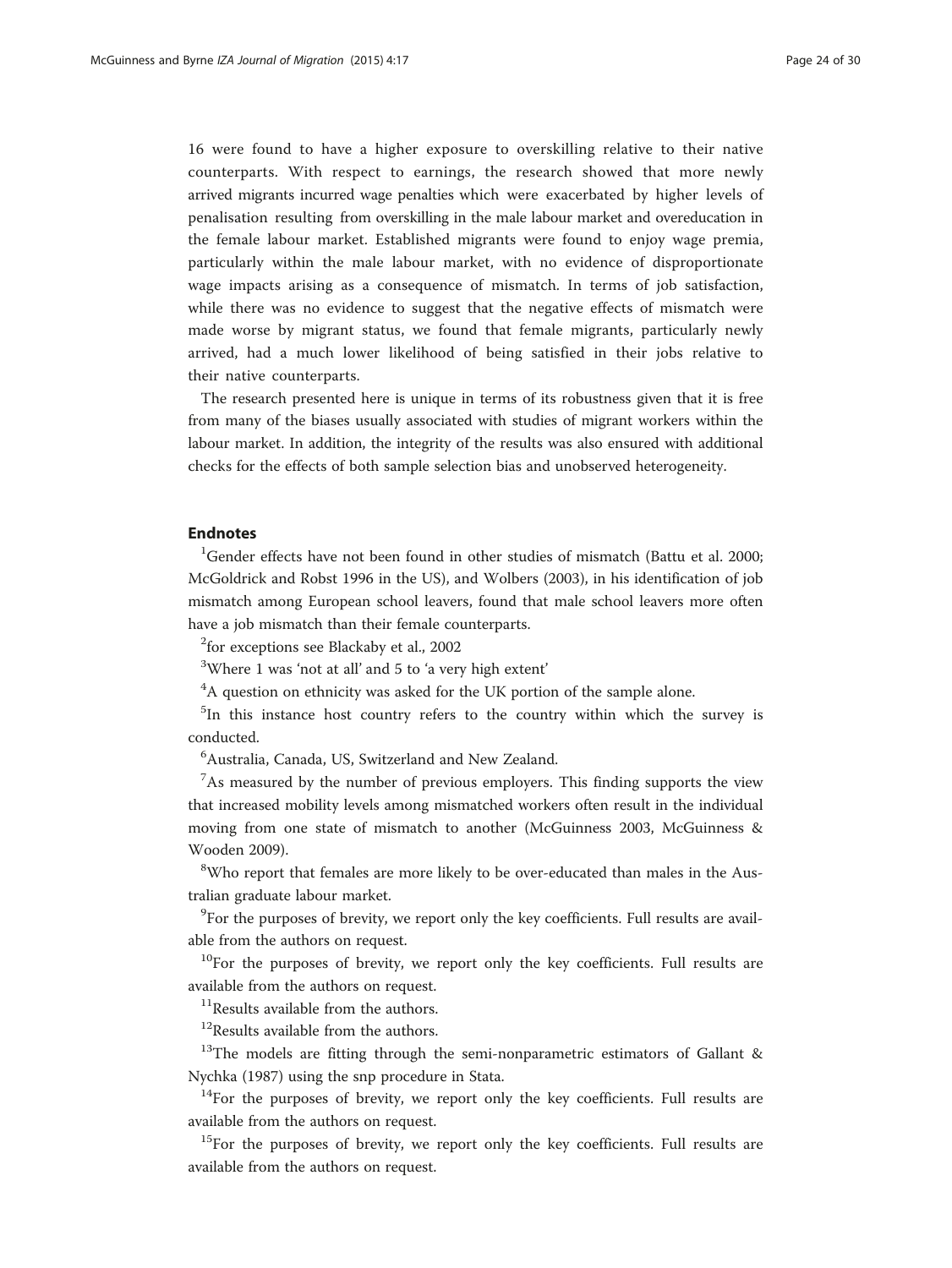# <span id="page-24-0"></span>Data appendix

Table 11 Distribution of migrant population by country

| 9.88<br>49<br>France<br>4.84<br>24<br>4.23<br>Greece<br>21<br>Suriname<br>21<br>4.23<br>Sweden<br>21<br>4.23<br>19<br>3.83<br>19<br>3.83<br>18<br>3.63<br>3.63<br>18<br>Morocco<br>14<br>2.82<br>2.62<br>13<br>Belgium<br>12<br>2.42<br>India<br>11<br>2.22<br>Poland<br>2.22<br>11<br>2.22<br>11<br>10<br>2.02<br>9<br>1.81<br>Iran<br>9<br>1.81<br>1.61<br>8<br>Netherlands<br>8<br>1.61<br>8<br>1.61<br>Vietnam<br>$\,8\,$<br>1.61<br>Netherlands antilles<br>7<br>1.41<br>Romania<br>7<br>1.41<br>South Africa<br>6<br>1.21<br>5<br>Canada<br>1.01<br>5<br>1.01<br>Australia<br>$\overline{4}$<br>0.81<br>$\overline{4}$<br>0.81<br>Hong Kong<br>$\overline{4}$<br>0.81<br>0.81<br>4<br>Spain<br>$\overline{4}$<br>0.81<br>Bosnia and Herzegovina<br>3<br>0.6<br>Finland<br>$\mathsf 3$<br>0.6<br>$\mathsf 3$<br>0.6<br>Hungary<br>$\mathsf{3}$<br>0.6<br>$\mathsf 3$<br>0.6<br>Japan<br>Kenya<br>3<br>0.6<br>3<br>0.6<br>Mauritius<br>3<br>0.6<br>Tunisia<br>$\mathsf 3$<br>0.6<br>Andorra<br>$\overline{2}$<br>0.4<br>$\overline{2}$ | Country of birth of respondent | Freq. | Percent |
|--------------------------------------------------------------------------------------------------------------------------------------------------------------------------------------------------------------------------------------------------------------------------------------------------------------------------------------------------------------------------------------------------------------------------------------------------------------------------------------------------------------------------------------------------------------------------------------------------------------------------------------------------------------------------------------------------------------------------------------------------------------------------------------------------------------------------------------------------------------------------------------------------------------------------------------------------------------------------------------------------------------------------------------------|--------------------------------|-------|---------|
|                                                                                                                                                                                                                                                                                                                                                                                                                                                                                                                                                                                                                                                                                                                                                                                                                                                                                                                                                                                                                                            | Germany                        |       |         |
|                                                                                                                                                                                                                                                                                                                                                                                                                                                                                                                                                                                                                                                                                                                                                                                                                                                                                                                                                                                                                                            |                                |       |         |
|                                                                                                                                                                                                                                                                                                                                                                                                                                                                                                                                                                                                                                                                                                                                                                                                                                                                                                                                                                                                                                            |                                |       |         |
|                                                                                                                                                                                                                                                                                                                                                                                                                                                                                                                                                                                                                                                                                                                                                                                                                                                                                                                                                                                                                                            |                                |       |         |
|                                                                                                                                                                                                                                                                                                                                                                                                                                                                                                                                                                                                                                                                                                                                                                                                                                                                                                                                                                                                                                            |                                |       |         |
|                                                                                                                                                                                                                                                                                                                                                                                                                                                                                                                                                                                                                                                                                                                                                                                                                                                                                                                                                                                                                                            | Italy                          |       |         |
|                                                                                                                                                                                                                                                                                                                                                                                                                                                                                                                                                                                                                                                                                                                                                                                                                                                                                                                                                                                                                                            | United States                  |       |         |
|                                                                                                                                                                                                                                                                                                                                                                                                                                                                                                                                                                                                                                                                                                                                                                                                                                                                                                                                                                                                                                            | Ireland                        |       |         |
|                                                                                                                                                                                                                                                                                                                                                                                                                                                                                                                                                                                                                                                                                                                                                                                                                                                                                                                                                                                                                                            | Switzerland                    |       |         |
|                                                                                                                                                                                                                                                                                                                                                                                                                                                                                                                                                                                                                                                                                                                                                                                                                                                                                                                                                                                                                                            |                                |       |         |
|                                                                                                                                                                                                                                                                                                                                                                                                                                                                                                                                                                                                                                                                                                                                                                                                                                                                                                                                                                                                                                            | United Kingdom                 |       |         |
|                                                                                                                                                                                                                                                                                                                                                                                                                                                                                                                                                                                                                                                                                                                                                                                                                                                                                                                                                                                                                                            |                                |       |         |
|                                                                                                                                                                                                                                                                                                                                                                                                                                                                                                                                                                                                                                                                                                                                                                                                                                                                                                                                                                                                                                            |                                |       |         |
|                                                                                                                                                                                                                                                                                                                                                                                                                                                                                                                                                                                                                                                                                                                                                                                                                                                                                                                                                                                                                                            |                                |       |         |
|                                                                                                                                                                                                                                                                                                                                                                                                                                                                                                                                                                                                                                                                                                                                                                                                                                                                                                                                                                                                                                            | Venezuela                      |       |         |
|                                                                                                                                                                                                                                                                                                                                                                                                                                                                                                                                                                                                                                                                                                                                                                                                                                                                                                                                                                                                                                            | Turkey                         |       |         |
|                                                                                                                                                                                                                                                                                                                                                                                                                                                                                                                                                                                                                                                                                                                                                                                                                                                                                                                                                                                                                                            |                                |       |         |
|                                                                                                                                                                                                                                                                                                                                                                                                                                                                                                                                                                                                                                                                                                                                                                                                                                                                                                                                                                                                                                            | Korea, south                   |       |         |
|                                                                                                                                                                                                                                                                                                                                                                                                                                                                                                                                                                                                                                                                                                                                                                                                                                                                                                                                                                                                                                            | Denmark                        |       |         |
|                                                                                                                                                                                                                                                                                                                                                                                                                                                                                                                                                                                                                                                                                                                                                                                                                                                                                                                                                                                                                                            |                                |       |         |
|                                                                                                                                                                                                                                                                                                                                                                                                                                                                                                                                                                                                                                                                                                                                                                                                                                                                                                                                                                                                                                            | Russia                         |       |         |
|                                                                                                                                                                                                                                                                                                                                                                                                                                                                                                                                                                                                                                                                                                                                                                                                                                                                                                                                                                                                                                            |                                |       |         |
|                                                                                                                                                                                                                                                                                                                                                                                                                                                                                                                                                                                                                                                                                                                                                                                                                                                                                                                                                                                                                                            |                                |       |         |
|                                                                                                                                                                                                                                                                                                                                                                                                                                                                                                                                                                                                                                                                                                                                                                                                                                                                                                                                                                                                                                            |                                |       |         |
|                                                                                                                                                                                                                                                                                                                                                                                                                                                                                                                                                                                                                                                                                                                                                                                                                                                                                                                                                                                                                                            |                                |       |         |
|                                                                                                                                                                                                                                                                                                                                                                                                                                                                                                                                                                                                                                                                                                                                                                                                                                                                                                                                                                                                                                            |                                |       |         |
|                                                                                                                                                                                                                                                                                                                                                                                                                                                                                                                                                                                                                                                                                                                                                                                                                                                                                                                                                                                                                                            | Israel                         |       |         |
|                                                                                                                                                                                                                                                                                                                                                                                                                                                                                                                                                                                                                                                                                                                                                                                                                                                                                                                                                                                                                                            |                                |       |         |
|                                                                                                                                                                                                                                                                                                                                                                                                                                                                                                                                                                                                                                                                                                                                                                                                                                                                                                                                                                                                                                            | China                          |       |         |
|                                                                                                                                                                                                                                                                                                                                                                                                                                                                                                                                                                                                                                                                                                                                                                                                                                                                                                                                                                                                                                            |                                |       |         |
|                                                                                                                                                                                                                                                                                                                                                                                                                                                                                                                                                                                                                                                                                                                                                                                                                                                                                                                                                                                                                                            | Iceland                        |       |         |
|                                                                                                                                                                                                                                                                                                                                                                                                                                                                                                                                                                                                                                                                                                                                                                                                                                                                                                                                                                                                                                            |                                |       |         |
|                                                                                                                                                                                                                                                                                                                                                                                                                                                                                                                                                                                                                                                                                                                                                                                                                                                                                                                                                                                                                                            |                                |       |         |
|                                                                                                                                                                                                                                                                                                                                                                                                                                                                                                                                                                                                                                                                                                                                                                                                                                                                                                                                                                                                                                            |                                |       |         |
|                                                                                                                                                                                                                                                                                                                                                                                                                                                                                                                                                                                                                                                                                                                                                                                                                                                                                                                                                                                                                                            | Gibraltar                      |       |         |
|                                                                                                                                                                                                                                                                                                                                                                                                                                                                                                                                                                                                                                                                                                                                                                                                                                                                                                                                                                                                                                            |                                |       |         |
|                                                                                                                                                                                                                                                                                                                                                                                                                                                                                                                                                                                                                                                                                                                                                                                                                                                                                                                                                                                                                                            |                                |       |         |
|                                                                                                                                                                                                                                                                                                                                                                                                                                                                                                                                                                                                                                                                                                                                                                                                                                                                                                                                                                                                                                            |                                |       |         |
|                                                                                                                                                                                                                                                                                                                                                                                                                                                                                                                                                                                                                                                                                                                                                                                                                                                                                                                                                                                                                                            | Luxembourg                     |       |         |
|                                                                                                                                                                                                                                                                                                                                                                                                                                                                                                                                                                                                                                                                                                                                                                                                                                                                                                                                                                                                                                            |                                |       |         |
|                                                                                                                                                                                                                                                                                                                                                                                                                                                                                                                                                                                                                                                                                                                                                                                                                                                                                                                                                                                                                                            |                                |       |         |
|                                                                                                                                                                                                                                                                                                                                                                                                                                                                                                                                                                                                                                                                                                                                                                                                                                                                                                                                                                                                                                            |                                |       |         |
|                                                                                                                                                                                                                                                                                                                                                                                                                                                                                                                                                                                                                                                                                                                                                                                                                                                                                                                                                                                                                                            | Argentina                      |       | 0.4     |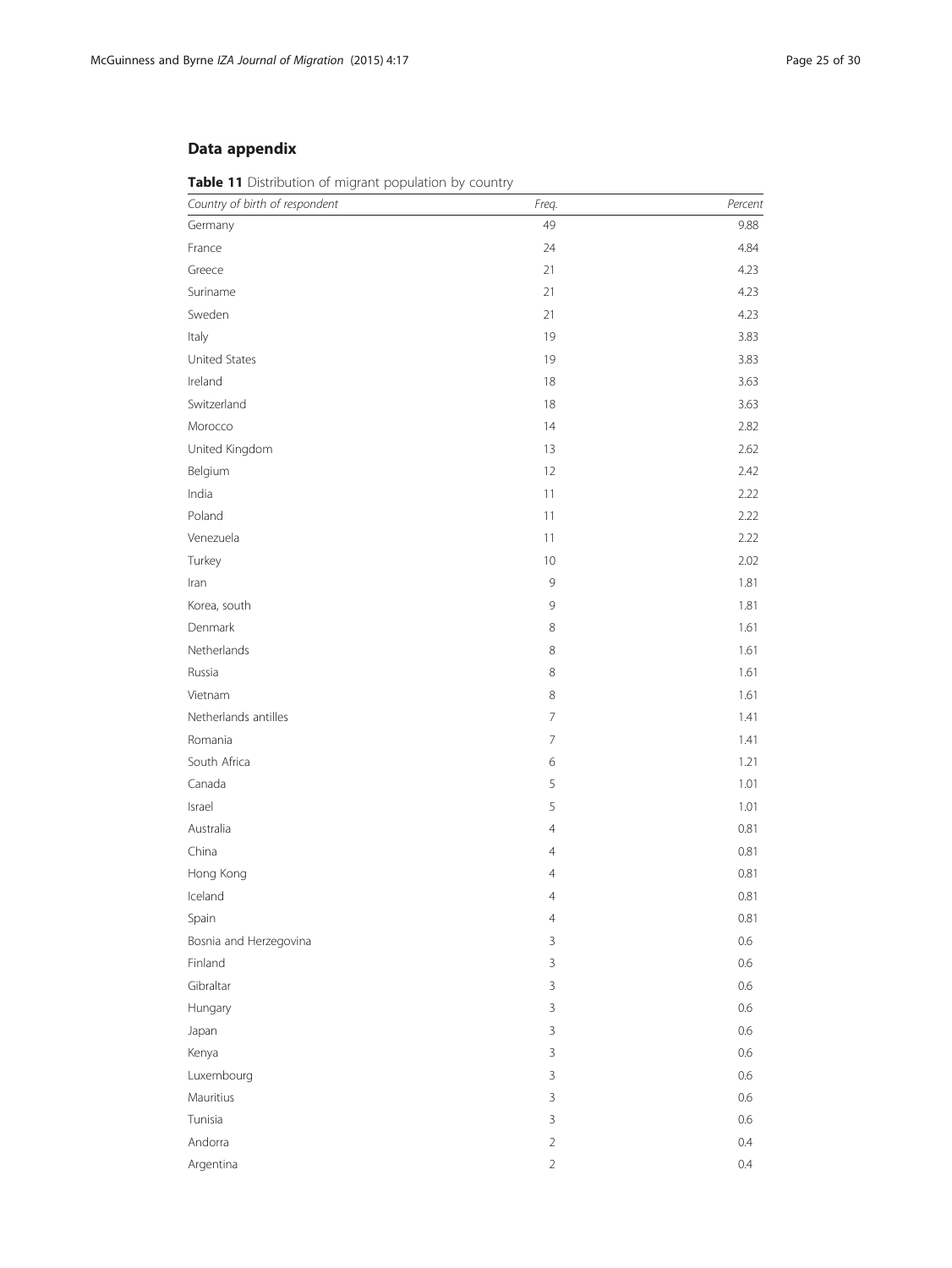| Bangladesh                        | $\overline{2}$ | 0.4 |
|-----------------------------------|----------------|-----|
| Brazil                            | $\overline{2}$ | 0.4 |
| Cote d ivoire                     | $\overline{2}$ | 0.4 |
| Croatia                           | $\overline{2}$ | 0.4 |
| Cyprus                            | $\overline{2}$ | 0.4 |
| Estonia                           | $\overline{2}$ | 0.4 |
| Ghana                             | $\overline{2}$ | 0.4 |
| Latvia                            | $\overline{2}$ | 0.4 |
| Monaco                            | $\overline{2}$ | 0.4 |
| Nepal                             | $\overline{2}$ | 0.4 |
| New Zealand                       | $\overline{2}$ | 0.4 |
| Nigeria                           | $\overline{2}$ | 0.4 |
| Philippines                       | $\overline{2}$ | 0.4 |
| Portugal                          | $\overline{2}$ | 0.4 |
| Singapore                         | $\overline{2}$ | 0.4 |
| Slovakia                          | $\overline{2}$ | 0.4 |
| Ukraine                           | $\overline{2}$ | 0.4 |
| united Arab emirates              | $\overline{2}$ | 0.4 |
| Zambia                            | $\overline{2}$ | 0.4 |
| Afghanistan                       | 1              | 0.2 |
| Aruba                             | $\mathbf{1}$   | 0.2 |
| Austria                           | 1              | 0.2 |
| Belize                            | 1              | 0.2 |
| Bermuda                           | 1              | 0.2 |
| Bolivia                           | 1              | 0.2 |
| Bulgaria                          | 1              | 0.2 |
| Cambodia                          | 1              | 0.2 |
| cape Verde                        | 1              | 0.2 |
| Colombia                          | 1              | 0.2 |
| Congo, democratic republic of the | 1              | 0.2 |
| Czech republic                    | 1              | 0.2 |
| Eritrea                           | 1              | 0.2 |
| French Guiana                     | $\mathbf{1}$   | 0.2 |
| Georgia                           | $\mathbf{1}$   | 0.2 |
| Honduras                          | $\mathbf{1}$   | 0.2 |
| Indonesia                         | $\mathbf{1}$   | 0.2 |
| Iraq                              | $\mathbf{1}$   | 0.2 |
| Jersey                            | 1              | 0.2 |
| Kazakhstan                        | $\mathbf{1}$   | 0.2 |
| Kuwait                            | $\mathbf{1}$   | 0.2 |
| Lebanon                           | $\mathbf{1}$   | 0.2 |
| Madagascar                        | $\mathbf{1}$   | 0.2 |
| Malaysia                          | $\mathbf{1}$   | 0.2 |
| Mauritania                        | $\mathbf{1}$   | 0.2 |
| Mexico                            | $\mathbf{1}$   | 0.2 |

Table 11 Distribution of migrant population by country (Continued)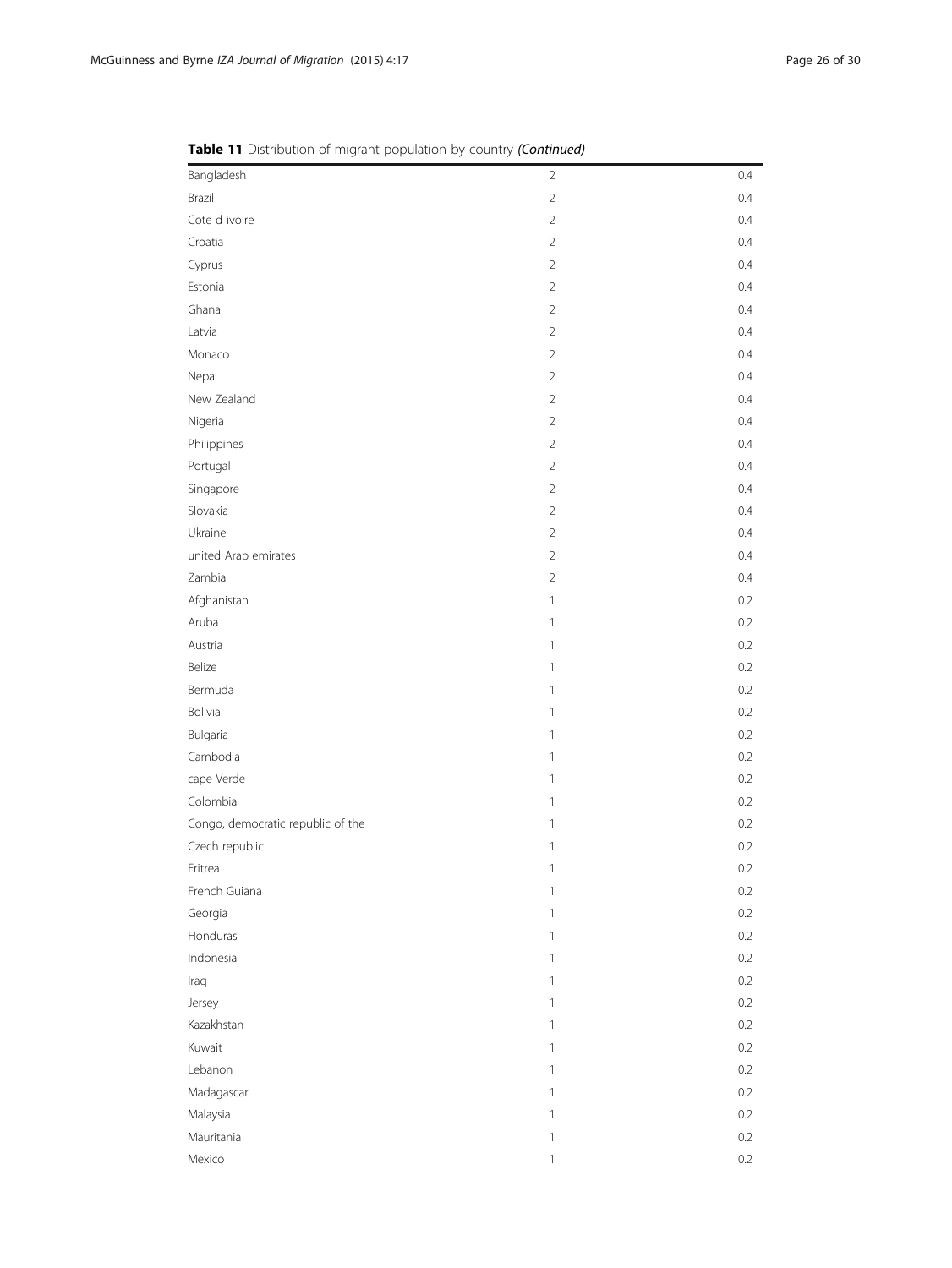<span id="page-26-0"></span>

|  |  |  | Table 11 Distribution of migrant population by country (Continued) |
|--|--|--|--------------------------------------------------------------------|
|  |  |  |                                                                    |

| Norway         |     | 0.2   |
|----------------|-----|-------|
| Oman           |     | 0.2   |
| Pakistan       |     | 0.2   |
| Peru           |     | 0.2   |
| Slovenia       |     | 0.2   |
| Sudan          | h   | 0.2   |
| Thailand       | h   | 0.2   |
| Uganda         |     | 0.2   |
| Western Sahara | и   | 0.2   |
|                | 496 | 99.83 |

# Table 12 Summary statistics

| Variable            | Obs    | Mean  | Std. Dev. |
|---------------------|--------|-------|-----------|
| Overedjob1          | 15,005 | 0.17  | 0.38      |
| Overskillj ~ 1      | 15,005 | 0.19  | 0.39      |
| Male                | 15,005 | 0.38  | 0.49      |
| Labour exp          | 13,991 | 52.75 | 13.87     |
| Age                 | 14,543 | 30.08 | 3.85      |
| Humanities          | 15,005 | 0.20  | 0.40      |
| Social              | 15,005 | 0.30  | 0.46      |
| Science             | 15,005 | 0.12  | 0.32      |
| Engineering         | 15,005 | 0.16  | 0.37      |
| Unemploy hist       | 15,005 | 0.36  | 0.48      |
| Migrant             | 15,005 | 0.03  | 0.18      |
| Course employer     | 15,005 | 0.40  | 0.49      |
| Course prestige     | 15,005 | 0.35  | 0.48      |
| Vocational course   | 15,005 | 0.40  | 0.49      |
| Fieldmatch $\sim$ w | 15,005 | 0.30  | 0.46      |
| Fieldrelat $\sim$ w | 15,005 | 0.54  | 0.50      |
| Hours               | 14,888 | 36.39 | 8.01      |
| R&D Firm            | 15,005 | 0.40  | 0.49      |
| Size 50-99          | 15,005 | 0.08  | 0.27      |
| Size 100-249        | 15,005 | 0.10  | 0.30      |
| Size 250-999        | 15,005 | 0.15  | 0.35      |
| Size 1000+          | 15,005 | 0.37  | 0.48      |
| Public sector       | 15,005 | 0.43  | 0.50      |
| N of employers      | 14,439 | 2.34  | 2.22      |
| Supervisor          | 15,005 | 0.32  | 0.47      |
| Italy               | 15,005 | 0.10  | 0.30      |
| Spain               | 15,005 | 0.17  | 0.37      |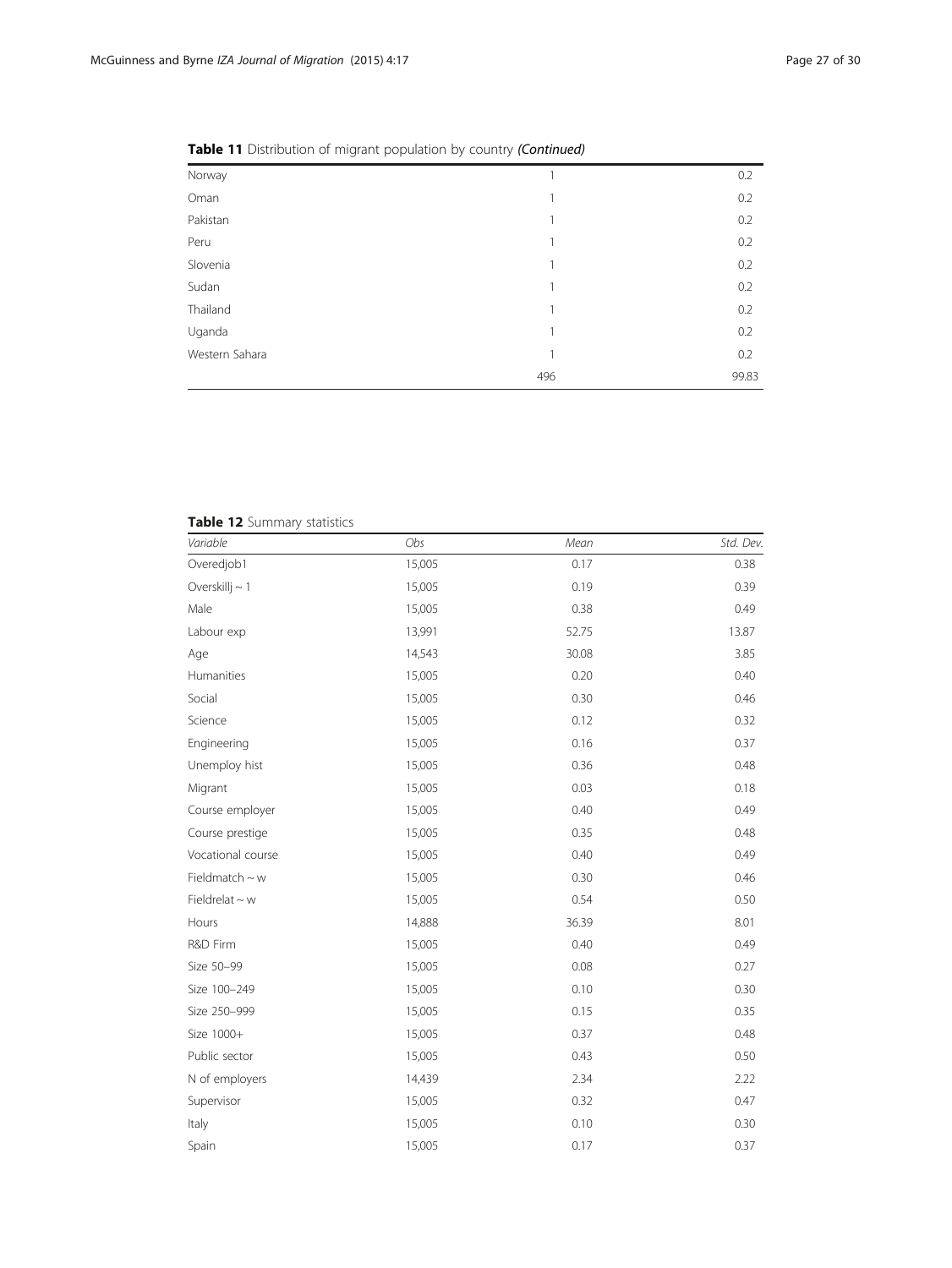| 15,005 | 0.07 | 0.26 |
|--------|------|------|
| 15,005 | 0.06 | 0.23 |
| 15,005 | 0.15 | 0.36 |
| 15,005 | 0.08 | 0.26 |
| 15,005 | 0.10 | 0.30 |
| 15,005 | 0.11 | 0.31 |
| 15,005 | 0.02 | 0.15 |
| 15,005 | 0.07 | 0.25 |
| 15,005 | 0.07 | 0.26 |
|        |      |      |

<span id="page-27-0"></span>Table 12 Summary statistics (Continued)

| Lwage:                | Gross monthly earnings in main employment logged.                                                            |
|-----------------------|--------------------------------------------------------------------------------------------------------------|
| Overednow:            | Dummy variable takes value 1 if overeducated in current job andzero otherwise                                |
| Overedjob1:           | Dummy variable takes value 1 if overeducated in first job and zero otherwise                                 |
| Overskillnow:         | Dummy variable takes value 1 if overskilled in current job and zero otherwise                                |
| Overskilljob1:        | Dummy variable takes value 1 if overskilled in first job and zero otherwise                                  |
| Male:                 | Dummy variable takes value 1 if Male and zero otherwise                                                      |
| Labour exp            | Number of months employed since graduation                                                                   |
| Age:                  | Age in years                                                                                                 |
| Years HF:             | Years spent in Higher Education                                                                              |
| Humanities:           | Dummy variable takes value 1 if main field of study was Humanities and zero otherwise                        |
| Social:               | Dummy variable takes value 1 if main field of study was Social Science and zero otherwise                    |
| Science:              | Dummy variable takes value 1 if main field of study was Science and zero otherwise                           |
| Engineering:          | Dummy variable takes value 1 if main field of study was Engineering and zero otherwise                       |
| Supervisor:           | Dummy variable takes value 1 if supervised staff members and zero otherwise                                  |
| Fieldmatchnow:        | Dummy variable takes value 1 if current job matched exclusively to field of study and zero<br>otherwise      |
| Fieldrelatednow:      | Dummy variable takes value 1 if current job matched on own or a related field of study<br>and zero otherwise |
| Course<br>employer:   | Dummy variable takes value 1 if employers were familiar with course and zero otherwise                       |
| Course prestige:      | Dummy variable takes value 1 if course was academically prestigious and zero otherwise                       |
| Vocational<br>course: | Dummy variable takes value 1 if course was vocationally and zero otherwise                                   |
| Hours:                | Regular contract hours per week                                                                              |
| R&Dfirm:              | Dummy variable takes value 1 if employed in a research intensive firm and zero otherwise                     |
| Size 50-99:           | Dummy variable takes value 1 if employed in a firm with 50 to 99 workers and zero otherwise                  |
| Size 100-249:         | Dummy variable takes value 1 if employed in a firm with 100 to 249 workers and zero otherwise                |
| Size 250-999:         | Dummy variable takes value 1 if employed in a firm with 250 to 999 workers and zero otherwise                |
| Size 1000+:           | Dummy variable takes value 1 if employed in a firm with over 1000 workers and zero otherwise                 |
| Public sector:        | Dummy variable takes value 1 if employed in a public sector organisation and zero otherwise                  |
| N of employers:       | Number of employers since graduation                                                                         |

Table 13 Variable definitions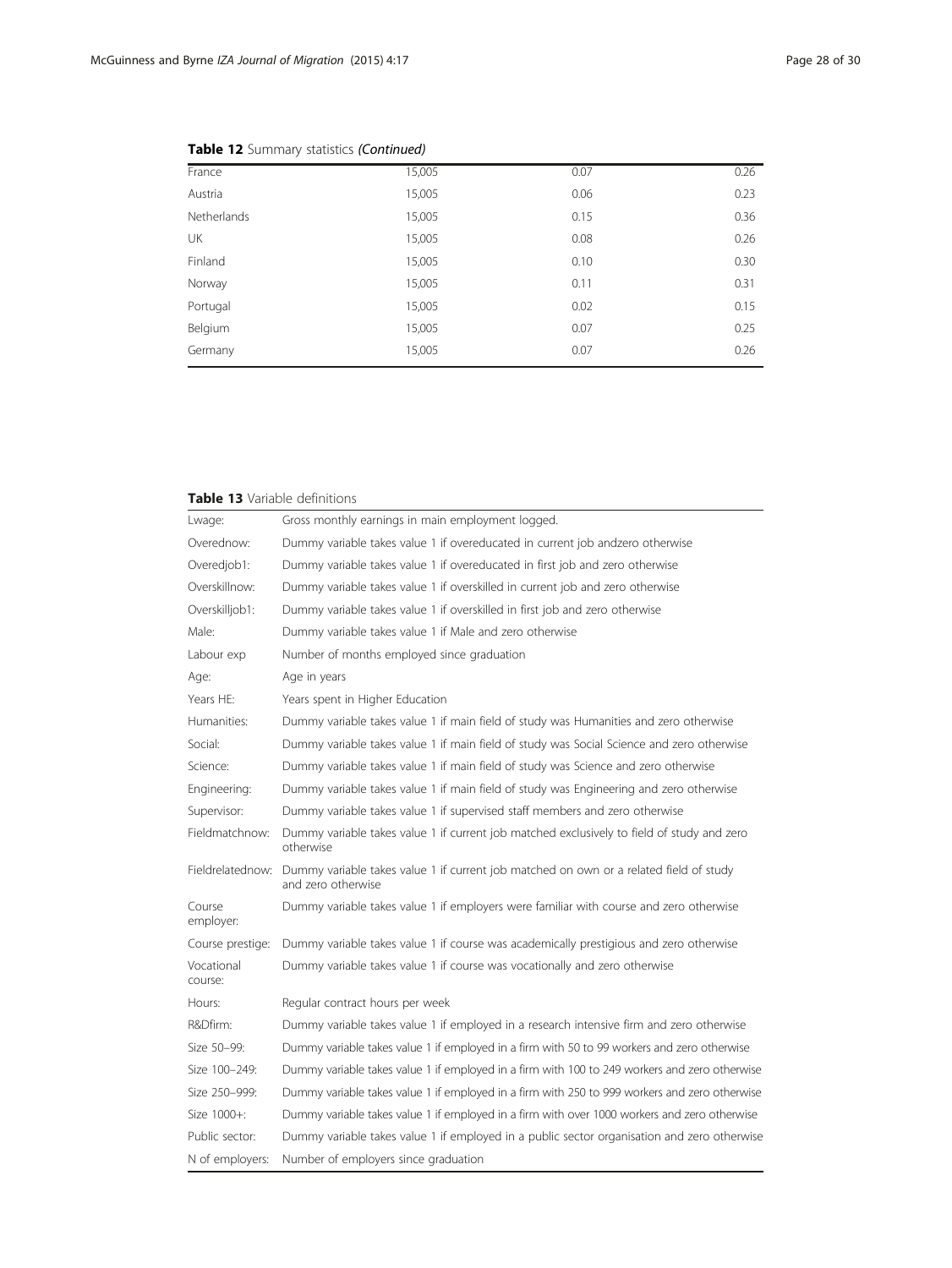#### <span id="page-28-0"></span>Competing interests

The IZA Journal of Migration is committed to the IZA Guiding Principles of Research Integrity. The authors declare that they have observed these principles.

#### Acknowledgements

The authors would like to thank the anonymous referee for their comments on the paper. Responsible editor: Amelie F. Constant.

#### Author details

<sup>1</sup> Economic & Social Research Institute, Dublin, Ireland. <sup>2</sup> Department of Economics, Trinity College, Dublin, Ireland.<br><sup>3</sup>National Institute of Labour Studies, Flinders University, Adelaide, Australia, <sup>4</sup>17A, Bonn, Ger National Institute of Labour Studies, Flinders University, Adelaide, Australia. <sup>4</sup>IZA, Bonn, Germany. <sup>5</sup>Departments of Sociology and Education, National University of Ireland, Maynooth, Ireland.

#### Received: 2 October 2014 Accepted: 27 May 2015 Published online: 10 September 2015

#### References

- Allen J, Badilo-Amador L, van der Velden R (2013) Wage Effects of Job-worker Mismatches. Heterogeneous Skills or Institutional Effects. ROA University of Maastricht, September 2006.
- Alpin C, Shackleton JR, Walsh S (1998) Over and Under-Education in UK Graduate Labour Market. Studies in Higher Education 23:17–34
- Barone C, Ortiz L (2011) Overeducation among European University Graduates: a comparative analysis of its incidence and the importance of higher education differentiation. Higher Education 61:325–337
- Battu H, Sloane PJ (2004) Over-education and ethnic minorities in Britain. The Manchester School 72:535–559
- Bell BD (1997) The performance of immigrants in the United Kingdom: Evidence from the GHS. Economic Journal 107:333–345
- Bhattacharyya G, Ison L, Blair M (2003) Minority ethnic attainment and participation in education and training: the evidence. DfES, London
- Blackaby DH, Leslie DG, Murphy PD, O'Leary NC (1998) The Ethnic Wage Gap and Employment Differentials in the 1990s: Evidence from Britain. Economics Letters 58:97–103

Blackaby DH, Leslie DG, Murphy PD, O'Leary NC (1999) Unemployment among Britain's Ethnic Minorities. The Manchester School 67:1–20

- Blackaby DH, Leslie DG, Murphy PD, O'Leary NC (2002) White/ethnic minority earnings and employment differentials in Britain: Evidence from the LFS. Oxford Economic Papers 54:270–279
- Blackaby DH, Leslie DG, Murphy PD, O'Leary NC (2005) Born in Britain: how are native ethnic minorities faring in the British labour market? Economics Letters 88:370–375
- Blossfeld HP, Hakim C (1997) Between Equalisation and Marginalisation. Oxford University Press, Oxford
- Buchinsky M (1994) Changes in the U.S.Wage Structure 1963-1987. An Application of Quantile Regression. Econometrica 62:405–458
- Buchinsky M (2001) Quantile regression with sample selection: estimating women's return to education in the U.S. Empirical Economics 26:87–113
- Card D, De La Rica S (2006) Firm-Level Contracting and the Structure of Wages in Spain. Industrial and Labour Relations Review 59:573–592
- Carroll D, Tani M (2013) Over-education of recent higher education graduates: New Australian panel evidence. Economics of Education Review 32:207–218

Chiswick B (1980) The earnings of white and coloured male immigrants in Britain. Economica 47:81–87

- Clark K, Lindley J (2005) Immigrant Labour Market Assimilation and Arrival Effects: Evidence from the Labour Force Survey. Working Paper. Department of Economics, University of Sheffield.
- Dex S, Lindley J K (2007) Labour market job matching for UK minority ethnic groups. Working Paper. Department of Economics, University of Sheffield.
- Dolton PJ, Silles MA (2008) The effects of over-education on earnings in the graduate labour market. Economics of Education Review 27:125–139
- Dolton P, Vignoles A (2000) Incidence and effects of overeducation in the UK graduate labour market. Economics of Education Review 19:179–198
- Duncan GJ, Hoffman SD (1981) The Incidence and Wage Effects of Overeducation. Economics of Education Review 1:75–86
- Gallant R, Nychka N (1987) Semi-nonparametric maximum likelihood estimation. Econometrica 55:363–390
- Green F, Zhu Y (2010) Overqualification, job dissatisfaction, and increasing dispersion in the returns to graduate education. Oxford Economic Papers 62:740–763
- Green C, Kler P, Leeves G (2007) Immigrant overeducation: Evidence from recent arrivals to Australia. Economics of Education Review 26:420–432
- Groot W (1996) The incidence of and returns to overeducation in the UK. Applied Economics 28:1345–1350
- Himler JH (2001) A comparison of alternative specifications of the college attendance equation with an extension to two stage selectivity-correction models. Economics of Education Review 20:262–278
- Jones P, Elias P (2005) Science, engineering and technology and the UK's ethnic minority population: A Report for the Royal Society. Warwick Institute for Employment Research, Coventry
- Joona P, Gupta N, Wadensjo E (2014) Overeducation among Immigrants in Sweden: Incidence, wage effects and State Dependence. IZA Journal of Migration 3:9
- Kler P (2006) Graduate Overeducation and its Effects Amongst Recently Arrived Immigrants to Australia: A Longitudinal Study. International Migration 44:(5) 93–128